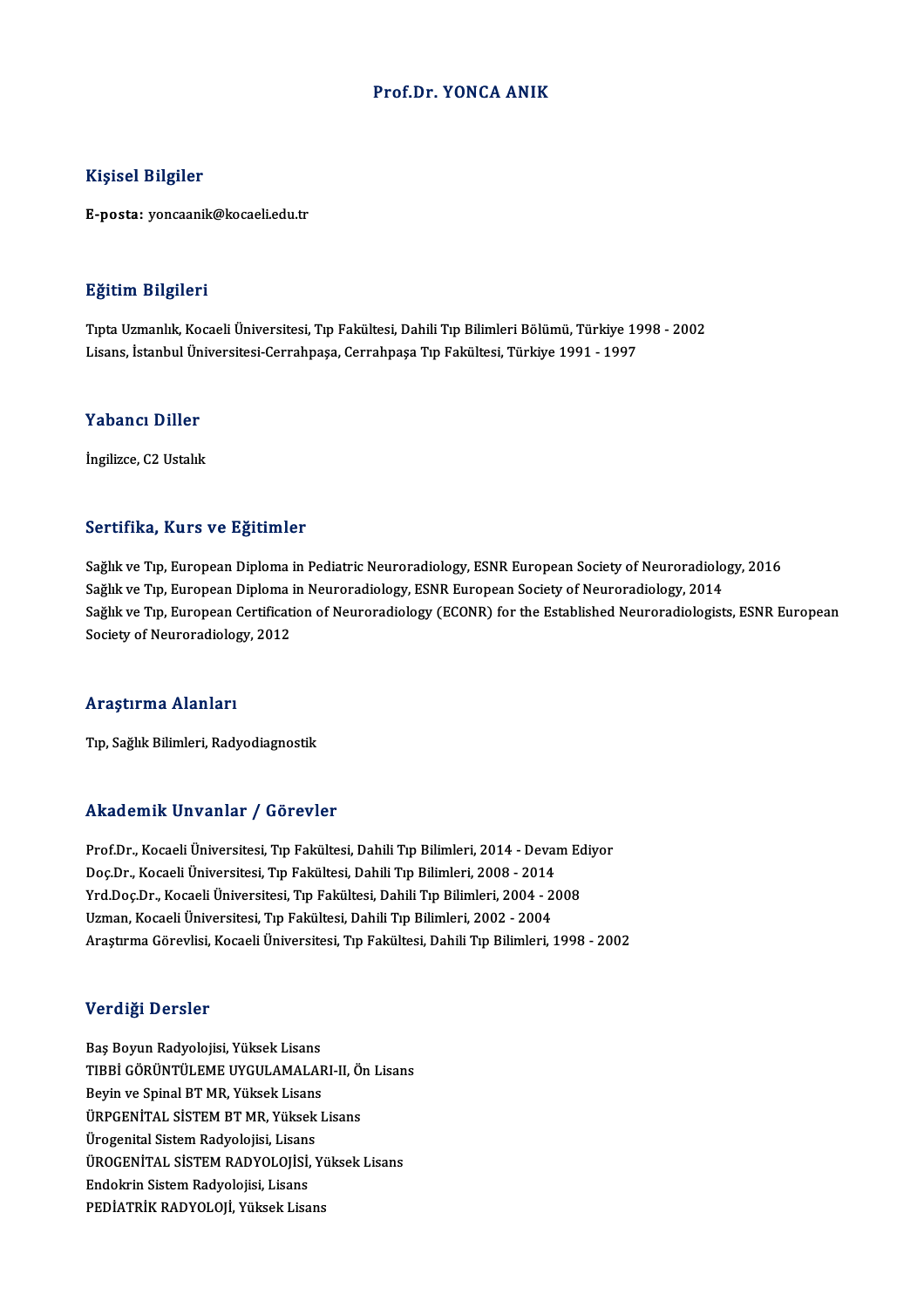### Yönetilen Tezler

Yönetilen Tezler<br>ANIK Y., Beyin parankim perfüzyonunun ?Arteriyel Spin İşaretleme? tekniği ile değerlendirilmesi ve ?Dinamik<br>Susebtibilite Kontrest'' vöntemi ile karsılastırılmesi, Tınta Uzmanlık, S.SANEM(Öğrensi), 2009 1 SASSASAT 1 SASS.<br>ANIK Y., Beyin parankim perfüzyonunun ?Arteriyel Spin İşaretleme? tekniği ile değerlendirilm<br>Susebtibilite Kontrast'' yöntemi ile karşılaştırılması, Tıpta Uzmanlık, S.SANEM(Öğrenci), 2009

# Suseoublike Kontrast Yontemi ile karşılaşurliması, Tipta Ozmanlık, S.SANEM(Ogrenci), 2009<br>SCI, SSCI ve AHCI İndekslerine Giren Dergilerde Yayınlanan Makaleler

| <p>Evaluation of optic nerve diameters in individuals with neurofibromatosis and comparison of<br/>Ι.<br/>normative values in different pediatric age groups</p><br>TOSUN M., GÜNGÖR M., USLU H., ANIK Y.<br>CLINICAL IMAGING, cilt.85, ss.83-88, 2022 (SCI Indekslerine Giren Dergi)<br>Recurrent Blistering Skin Lesions and Reversible Monocular Abducens Paralysis in a Patient with<br>П.<br><b>CD59 Deficiency</b><br>GÜNGÖR M., ODYAKMAZ DEMİRSOY E., SAKARYA GÜNEŞ A., ANIK Y., KARA B.<br>NEUROPEDIATRICS, cilt.53, ss.140-142, 2022 (SCI İndekslerine Giren Dergi)<br>Angioedema-like presentation as the presenting finding of juvenile myositis and juvenile<br>III.<br>dermatomyositis in 2 patients<br>KARACA Ö., GÜNGÖR M., Gunes A. S., ESER ŞİMŞEK I., ANIK Y., KARA B.<br>INTERNATIONAL JOURNAL OF RHEUMATIC DISEASES, 2022 (SCI İndekslerine Giren Dergi)<br>BEND4 as a Candidate Gene for an Infection-Induced Acute Encephalopathy Characterized by a Cyst<br>IV.<br>and Calcification of the Pons and Cerebellar Atrophy<br>Kara B., Uyguner O., Genc H. M., İşlek E. E., Kasap M., Toksoy G., Akpınar G., Yalcin E. U., Anık Y., Ustek D.<br>MOLECULAR SYNDROMOLOGY, 2021 (SCI İndekslerine Giren Dergi)<br>An endoscopic endonasal approach to craniopharyngioma via the infrachiasmatic corridor: a single<br>V.<br>center experience of 84 patients<br>Ceylan S., Caklili M., Emengen A., Yilmaz E., Anik Y., Selek A., Cizmecioglu F., Cabuk B., Anik İ.<br>Acta Neurochirurgica, cilt.163, sa.8, ss.2253-2268, 2021 (SCI Expanded İndekslerine Giren Dergi)<br>Nuclear protein in testis midline carcinoma in a Turkish boy: a case report<br>VI.<br>YAPRAK BAYRAK B., YILDIZ D. K., DEMİRSOY U., Corapcioglu F., ANIK Y., French C. A.<br>ASIAN BIOMEDICINE, cilt.14, sa.5, ss.203-208, 2020 (SCI Indekslerine Giren Dergi)<br>Co-occurrence of cardiac hydatid cyst with cerebral embolisation and vascular hydatid cyst<br>VII.<br>Taslicay C. A., DERVİŞOĞLU E., Babaoglu A., ANIK Y.<br>JOURNAL OF PAEDIATRICS AND CHILD HEALTH, cilt.55, sa.11, ss.1391-1394, 2019 (SCI Indekslerine Giren Dergi)<br>VIII.<br>Unusual Presentation of Multi-organ Hydatid Cysts in a Child<br>Cam İ., Çakır Ö., Tekin Y., Genez S., Anık Y.<br>BALKAN MEDICAL JOURNAL, cilt.36, sa.5, ss.292-293, 2019 (SCI İndekslerine Giren Dergi)<br>Extension Pathways of Pituitary Adenomas with Cavernous Sinus Involvement and Its Surgical<br>IX.<br>Approaches |
|----------------------------------------------------------------------------------------------------------------------------------------------------------------------------------------------------------------------------------------------------------------------------------------------------------------------------------------------------------------------------------------------------------------------------------------------------------------------------------------------------------------------------------------------------------------------------------------------------------------------------------------------------------------------------------------------------------------------------------------------------------------------------------------------------------------------------------------------------------------------------------------------------------------------------------------------------------------------------------------------------------------------------------------------------------------------------------------------------------------------------------------------------------------------------------------------------------------------------------------------------------------------------------------------------------------------------------------------------------------------------------------------------------------------------------------------------------------------------------------------------------------------------------------------------------------------------------------------------------------------------------------------------------------------------------------------------------------------------------------------------------------------------------------------------------------------------------------------------------------------------------------------------------------------------------------------------------------------------------------------------------------------------------------------------------------------------------------------------------------------------------------------------------------------------------------------------------------------------------------------------------------------------------------------------------------------------------------------------------------------------------------------------------------------------------------------------------------------------|
|                                                                                                                                                                                                                                                                                                                                                                                                                                                                                                                                                                                                                                                                                                                                                                                                                                                                                                                                                                                                                                                                                                                                                                                                                                                                                                                                                                                                                                                                                                                                                                                                                                                                                                                                                                                                                                                                                                                                                                                                                                                                                                                                                                                                                                                                                                                                                                                                                                                                            |
|                                                                                                                                                                                                                                                                                                                                                                                                                                                                                                                                                                                                                                                                                                                                                                                                                                                                                                                                                                                                                                                                                                                                                                                                                                                                                                                                                                                                                                                                                                                                                                                                                                                                                                                                                                                                                                                                                                                                                                                                                                                                                                                                                                                                                                                                                                                                                                                                                                                                            |
|                                                                                                                                                                                                                                                                                                                                                                                                                                                                                                                                                                                                                                                                                                                                                                                                                                                                                                                                                                                                                                                                                                                                                                                                                                                                                                                                                                                                                                                                                                                                                                                                                                                                                                                                                                                                                                                                                                                                                                                                                                                                                                                                                                                                                                                                                                                                                                                                                                                                            |
|                                                                                                                                                                                                                                                                                                                                                                                                                                                                                                                                                                                                                                                                                                                                                                                                                                                                                                                                                                                                                                                                                                                                                                                                                                                                                                                                                                                                                                                                                                                                                                                                                                                                                                                                                                                                                                                                                                                                                                                                                                                                                                                                                                                                                                                                                                                                                                                                                                                                            |
|                                                                                                                                                                                                                                                                                                                                                                                                                                                                                                                                                                                                                                                                                                                                                                                                                                                                                                                                                                                                                                                                                                                                                                                                                                                                                                                                                                                                                                                                                                                                                                                                                                                                                                                                                                                                                                                                                                                                                                                                                                                                                                                                                                                                                                                                                                                                                                                                                                                                            |
|                                                                                                                                                                                                                                                                                                                                                                                                                                                                                                                                                                                                                                                                                                                                                                                                                                                                                                                                                                                                                                                                                                                                                                                                                                                                                                                                                                                                                                                                                                                                                                                                                                                                                                                                                                                                                                                                                                                                                                                                                                                                                                                                                                                                                                                                                                                                                                                                                                                                            |
|                                                                                                                                                                                                                                                                                                                                                                                                                                                                                                                                                                                                                                                                                                                                                                                                                                                                                                                                                                                                                                                                                                                                                                                                                                                                                                                                                                                                                                                                                                                                                                                                                                                                                                                                                                                                                                                                                                                                                                                                                                                                                                                                                                                                                                                                                                                                                                                                                                                                            |
|                                                                                                                                                                                                                                                                                                                                                                                                                                                                                                                                                                                                                                                                                                                                                                                                                                                                                                                                                                                                                                                                                                                                                                                                                                                                                                                                                                                                                                                                                                                                                                                                                                                                                                                                                                                                                                                                                                                                                                                                                                                                                                                                                                                                                                                                                                                                                                                                                                                                            |
|                                                                                                                                                                                                                                                                                                                                                                                                                                                                                                                                                                                                                                                                                                                                                                                                                                                                                                                                                                                                                                                                                                                                                                                                                                                                                                                                                                                                                                                                                                                                                                                                                                                                                                                                                                                                                                                                                                                                                                                                                                                                                                                                                                                                                                                                                                                                                                                                                                                                            |
|                                                                                                                                                                                                                                                                                                                                                                                                                                                                                                                                                                                                                                                                                                                                                                                                                                                                                                                                                                                                                                                                                                                                                                                                                                                                                                                                                                                                                                                                                                                                                                                                                                                                                                                                                                                                                                                                                                                                                                                                                                                                                                                                                                                                                                                                                                                                                                                                                                                                            |
|                                                                                                                                                                                                                                                                                                                                                                                                                                                                                                                                                                                                                                                                                                                                                                                                                                                                                                                                                                                                                                                                                                                                                                                                                                                                                                                                                                                                                                                                                                                                                                                                                                                                                                                                                                                                                                                                                                                                                                                                                                                                                                                                                                                                                                                                                                                                                                                                                                                                            |
|                                                                                                                                                                                                                                                                                                                                                                                                                                                                                                                                                                                                                                                                                                                                                                                                                                                                                                                                                                                                                                                                                                                                                                                                                                                                                                                                                                                                                                                                                                                                                                                                                                                                                                                                                                                                                                                                                                                                                                                                                                                                                                                                                                                                                                                                                                                                                                                                                                                                            |
|                                                                                                                                                                                                                                                                                                                                                                                                                                                                                                                                                                                                                                                                                                                                                                                                                                                                                                                                                                                                                                                                                                                                                                                                                                                                                                                                                                                                                                                                                                                                                                                                                                                                                                                                                                                                                                                                                                                                                                                                                                                                                                                                                                                                                                                                                                                                                                                                                                                                            |
|                                                                                                                                                                                                                                                                                                                                                                                                                                                                                                                                                                                                                                                                                                                                                                                                                                                                                                                                                                                                                                                                                                                                                                                                                                                                                                                                                                                                                                                                                                                                                                                                                                                                                                                                                                                                                                                                                                                                                                                                                                                                                                                                                                                                                                                                                                                                                                                                                                                                            |
|                                                                                                                                                                                                                                                                                                                                                                                                                                                                                                                                                                                                                                                                                                                                                                                                                                                                                                                                                                                                                                                                                                                                                                                                                                                                                                                                                                                                                                                                                                                                                                                                                                                                                                                                                                                                                                                                                                                                                                                                                                                                                                                                                                                                                                                                                                                                                                                                                                                                            |
|                                                                                                                                                                                                                                                                                                                                                                                                                                                                                                                                                                                                                                                                                                                                                                                                                                                                                                                                                                                                                                                                                                                                                                                                                                                                                                                                                                                                                                                                                                                                                                                                                                                                                                                                                                                                                                                                                                                                                                                                                                                                                                                                                                                                                                                                                                                                                                                                                                                                            |
|                                                                                                                                                                                                                                                                                                                                                                                                                                                                                                                                                                                                                                                                                                                                                                                                                                                                                                                                                                                                                                                                                                                                                                                                                                                                                                                                                                                                                                                                                                                                                                                                                                                                                                                                                                                                                                                                                                                                                                                                                                                                                                                                                                                                                                                                                                                                                                                                                                                                            |
|                                                                                                                                                                                                                                                                                                                                                                                                                                                                                                                                                                                                                                                                                                                                                                                                                                                                                                                                                                                                                                                                                                                                                                                                                                                                                                                                                                                                                                                                                                                                                                                                                                                                                                                                                                                                                                                                                                                                                                                                                                                                                                                                                                                                                                                                                                                                                                                                                                                                            |
|                                                                                                                                                                                                                                                                                                                                                                                                                                                                                                                                                                                                                                                                                                                                                                                                                                                                                                                                                                                                                                                                                                                                                                                                                                                                                                                                                                                                                                                                                                                                                                                                                                                                                                                                                                                                                                                                                                                                                                                                                                                                                                                                                                                                                                                                                                                                                                                                                                                                            |
|                                                                                                                                                                                                                                                                                                                                                                                                                                                                                                                                                                                                                                                                                                                                                                                                                                                                                                                                                                                                                                                                                                                                                                                                                                                                                                                                                                                                                                                                                                                                                                                                                                                                                                                                                                                                                                                                                                                                                                                                                                                                                                                                                                                                                                                                                                                                                                                                                                                                            |
|                                                                                                                                                                                                                                                                                                                                                                                                                                                                                                                                                                                                                                                                                                                                                                                                                                                                                                                                                                                                                                                                                                                                                                                                                                                                                                                                                                                                                                                                                                                                                                                                                                                                                                                                                                                                                                                                                                                                                                                                                                                                                                                                                                                                                                                                                                                                                                                                                                                                            |
|                                                                                                                                                                                                                                                                                                                                                                                                                                                                                                                                                                                                                                                                                                                                                                                                                                                                                                                                                                                                                                                                                                                                                                                                                                                                                                                                                                                                                                                                                                                                                                                                                                                                                                                                                                                                                                                                                                                                                                                                                                                                                                                                                                                                                                                                                                                                                                                                                                                                            |
|                                                                                                                                                                                                                                                                                                                                                                                                                                                                                                                                                                                                                                                                                                                                                                                                                                                                                                                                                                                                                                                                                                                                                                                                                                                                                                                                                                                                                                                                                                                                                                                                                                                                                                                                                                                                                                                                                                                                                                                                                                                                                                                                                                                                                                                                                                                                                                                                                                                                            |
|                                                                                                                                                                                                                                                                                                                                                                                                                                                                                                                                                                                                                                                                                                                                                                                                                                                                                                                                                                                                                                                                                                                                                                                                                                                                                                                                                                                                                                                                                                                                                                                                                                                                                                                                                                                                                                                                                                                                                                                                                                                                                                                                                                                                                                                                                                                                                                                                                                                                            |
|                                                                                                                                                                                                                                                                                                                                                                                                                                                                                                                                                                                                                                                                                                                                                                                                                                                                                                                                                                                                                                                                                                                                                                                                                                                                                                                                                                                                                                                                                                                                                                                                                                                                                                                                                                                                                                                                                                                                                                                                                                                                                                                                                                                                                                                                                                                                                                                                                                                                            |
|                                                                                                                                                                                                                                                                                                                                                                                                                                                                                                                                                                                                                                                                                                                                                                                                                                                                                                                                                                                                                                                                                                                                                                                                                                                                                                                                                                                                                                                                                                                                                                                                                                                                                                                                                                                                                                                                                                                                                                                                                                                                                                                                                                                                                                                                                                                                                                                                                                                                            |
|                                                                                                                                                                                                                                                                                                                                                                                                                                                                                                                                                                                                                                                                                                                                                                                                                                                                                                                                                                                                                                                                                                                                                                                                                                                                                                                                                                                                                                                                                                                                                                                                                                                                                                                                                                                                                                                                                                                                                                                                                                                                                                                                                                                                                                                                                                                                                                                                                                                                            |
|                                                                                                                                                                                                                                                                                                                                                                                                                                                                                                                                                                                                                                                                                                                                                                                                                                                                                                                                                                                                                                                                                                                                                                                                                                                                                                                                                                                                                                                                                                                                                                                                                                                                                                                                                                                                                                                                                                                                                                                                                                                                                                                                                                                                                                                                                                                                                                                                                                                                            |
| Ceylan S., Anık İ., Cabuk B., Çaklılı M., Anık Y.                                                                                                                                                                                                                                                                                                                                                                                                                                                                                                                                                                                                                                                                                                                                                                                                                                                                                                                                                                                                                                                                                                                                                                                                                                                                                                                                                                                                                                                                                                                                                                                                                                                                                                                                                                                                                                                                                                                                                                                                                                                                                                                                                                                                                                                                                                                                                                                                                          |
| WORLD NEUROSURGERY, cilt.127, 2019 (SCI İndekslerine Giren Dergi)                                                                                                                                                                                                                                                                                                                                                                                                                                                                                                                                                                                                                                                                                                                                                                                                                                                                                                                                                                                                                                                                                                                                                                                                                                                                                                                                                                                                                                                                                                                                                                                                                                                                                                                                                                                                                                                                                                                                                                                                                                                                                                                                                                                                                                                                                                                                                                                                          |
| More than Ophelia syndrome: Multiple paraneoplastic syndromes in pediatric Hodgkin lymphoma<br>X.                                                                                                                                                                                                                                                                                                                                                                                                                                                                                                                                                                                                                                                                                                                                                                                                                                                                                                                                                                                                                                                                                                                                                                                                                                                                                                                                                                                                                                                                                                                                                                                                                                                                                                                                                                                                                                                                                                                                                                                                                                                                                                                                                                                                                                                                                                                                                                          |
| DEMIRSOY U., ALPARSLAN B., ŞEN M. C., ANIK Y., AKANSEL G., Gorur G., Gurel B., Aksu G., Corapcioglu F.                                                                                                                                                                                                                                                                                                                                                                                                                                                                                                                                                                                                                                                                                                                                                                                                                                                                                                                                                                                                                                                                                                                                                                                                                                                                                                                                                                                                                                                                                                                                                                                                                                                                                                                                                                                                                                                                                                                                                                                                                                                                                                                                                                                                                                                                                                                                                                     |
| TURKISH JOURNAL OF PEDIATRICS, cilt.61, sa.1, ss.139-141, 2019 (SCI İndekslerine Giren Dergi)                                                                                                                                                                                                                                                                                                                                                                                                                                                                                                                                                                                                                                                                                                                                                                                                                                                                                                                                                                                                                                                                                                                                                                                                                                                                                                                                                                                                                                                                                                                                                                                                                                                                                                                                                                                                                                                                                                                                                                                                                                                                                                                                                                                                                                                                                                                                                                              |
| Visual Outcome of an Endoscopic Endonasal Transsphenoidal Approach in Pituitary Macroadenomas:<br>XI.                                                                                                                                                                                                                                                                                                                                                                                                                                                                                                                                                                                                                                                                                                                                                                                                                                                                                                                                                                                                                                                                                                                                                                                                                                                                                                                                                                                                                                                                                                                                                                                                                                                                                                                                                                                                                                                                                                                                                                                                                                                                                                                                                                                                                                                                                                                                                                      |
| Quantitative Assessment with Diffusion Tensor Imaging Early and Long-Term Results                                                                                                                                                                                                                                                                                                                                                                                                                                                                                                                                                                                                                                                                                                                                                                                                                                                                                                                                                                                                                                                                                                                                                                                                                                                                                                                                                                                                                                                                                                                                                                                                                                                                                                                                                                                                                                                                                                                                                                                                                                                                                                                                                                                                                                                                                                                                                                                          |
| Anik İ., Anik Y., Cabuk B., Caklili M., PİRHAN D., Ozturk O., Cirak M., Ceylan S.                                                                                                                                                                                                                                                                                                                                                                                                                                                                                                                                                                                                                                                                                                                                                                                                                                                                                                                                                                                                                                                                                                                                                                                                                                                                                                                                                                                                                                                                                                                                                                                                                                                                                                                                                                                                                                                                                                                                                                                                                                                                                                                                                                                                                                                                                                                                                                                          |
| WORLD NEUROSURGERY, cilt.112, 2018 (SCI İndekslerine Giren Dergi)                                                                                                                                                                                                                                                                                                                                                                                                                                                                                                                                                                                                                                                                                                                                                                                                                                                                                                                                                                                                                                                                                                                                                                                                                                                                                                                                                                                                                                                                                                                                                                                                                                                                                                                                                                                                                                                                                                                                                                                                                                                                                                                                                                                                                                                                                                                                                                                                          |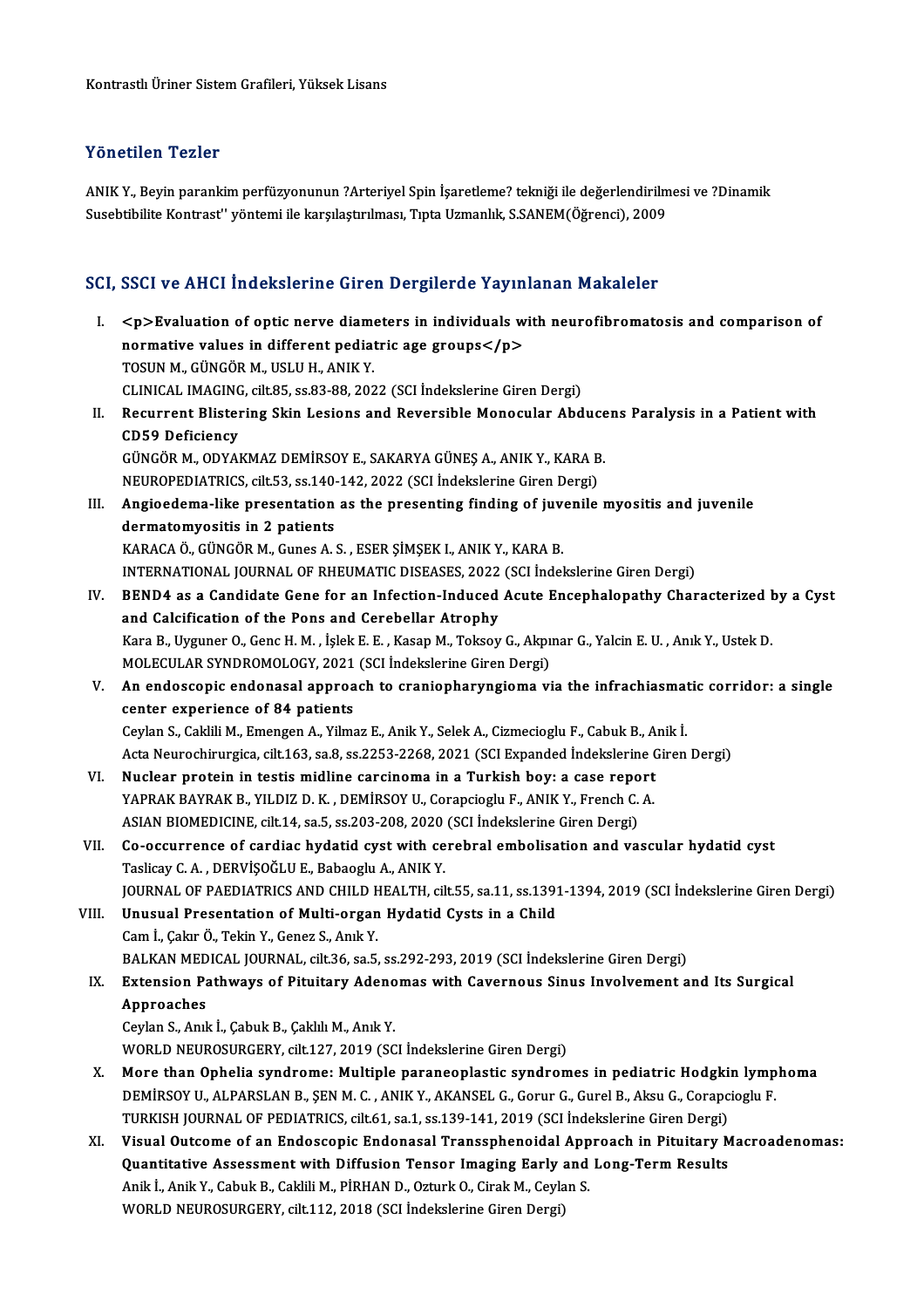| XII.   | The Predictor Role of the Aqueduct Cerebrospinal Fluid Flow on Endoscopic Third Ventriculostomy:          |
|--------|-----------------------------------------------------------------------------------------------------------|
|        | <b>Explication on Assumption Physical Model</b>                                                           |
|        | Anık İ., Anık Y., Çabuk B., Dana A., Gokbel A., Ozdamar D., Cirak M., Ceylan S.                           |
|        | TURKISH NEUROSURGERY, cilt.28, ss.963-969, 2018 (SCI İndekslerine Giren Dergi)                            |
| XIII.  | Endoscopic Transsphenoidal Approach for Acromegaly with Remission Rates in 401 Patients: 2010             |
|        | <b>Consensus Criteria</b>                                                                                 |
|        | ANIK İ., ÇABUK B., Gokbel A., SELEK A., Cetinarslan B., ANIK Y., CEYLAN S.                                |
|        | WORLD NEUROSURGERY, cilt.108, ss.278-290, 2017 (SCI İndekslerine Giren Dergi)                             |
| XIV.   | Long-term clinical and radiologic follow-up of Schilder's disease                                         |
|        | Maraş G., Kara B., Uyur Y., Sakarya G., Deniz A., Anık Y.                                                 |
|        | MULTIPLE SCLEROSIS AND RELATED DISORDERS, cilt.13, ss.47-51, 2017 (SCI İndekslerine Giren Dergi)          |
| XV.    | Correlation of the measurements of optical coherence tomography and diffuse tension imaging of            |
|        | optic pathways in amblyopia                                                                               |
|        | Altintas O., Gumustas S., Cinik R., ANIK Y., Ozkan B., Karabas L.                                         |
|        | INTERNATIONAL OPHTHALMOLOGY, cilt.37, sa.1, ss.85-93, 2017 (SCI Indekslerine Giren Dergi)                 |
| XVI.   | Evaluation of children with cystic fibrosis by impulse oscillometry when stable and at exacerbation       |
|        | Sakarya A., Uyan Z. S., BAYDEMİR C., ANIK Y., Erdem E., GÖKDEMİR Y., Karadag B., Karakoc F., Ersu R.      |
|        | PEDIATRIC PULMONOLOGY, cilt.51, sa.11, ss.1151-1158, 2016 (SCI Indekslerine Giren Dergi)                  |
| XVII.  | The predictive value of lactate peak detected by the magnetic resonance spectroscopy in the brain of      |
|        | growth-restricted fetuses for adverse perinatal outcomes                                                  |
|        | DOĞER E., Ozdamar O., Cakiroglu Y., Ceylan Y., ÇAKIR Ö., ANIK Y., Caliskan E.                             |
|        | JOURNAL OF MATERNAL-FETAL & NEONATAL MEDICINE, cilt.29, sa.19, ss.3178-3182, 2016 (SCI İndekslerine       |
|        | Giren Dergi)                                                                                              |
| XVIII. | Reply re: "Quantitive Assessment of Optic Nerve with Diffusion Tensor Imaging in Patients with            |
|        | Thyroid Orbitopathy"                                                                                      |
|        | Ozkan B., Anik Y., Katre B., Altintas O., Gencturk M., Yuksel N.                                          |
|        | OPHTHALMIC PLASTIC AND RECONSTRUCTIVE SURGERY, cilt.31, sa.6, ss.486-487, 2015 (SCI İndekslerine Giren    |
|        | Dergi)                                                                                                    |
| XIX.   | RENAL BRIGHT ECHOES: CALCULI OR SONOGRAPHIC MIMICS OF CALCULI                                             |
|        | Ekinci Z., Akcay N., ANIK Y.                                                                              |
|        | PEDIATRIC NEPHROLOGY, cilt.30, sa.9, ss.1631, 2015 (SCI İndekslerine Giren Dergi)                         |
| XX.    | Assessment of Postoperative Tendon Quality in Patients With Achilles Tendon Rupture Using                 |
|        | Diffusion Tensor Imaging and Tendon Fiber Tracking                                                        |
|        | Sarman H., Atmaca H., Cakir Ö., Muezzinoglu U. S. , ANIK Y., MEMİŞOĞLU K., Baran T., Isik C.              |
|        | JOURNAL OF FOOT & ANKLE SURGERY, cilt.54, sa.5, ss.782-786, 2015 (SCI Indekslerine Giren Dergi)           |
| XXI.   | Quantitative Assessment of Optic Nerve With Diffusion Tensor Imaging in Patients With Thyroid             |
|        | Orbitopathy                                                                                               |
|        | Ozkan B., ANIK Y., Katre B., Altintas O., Gencturk M., YÜKSEL N.                                          |
|        | OPHTHALMIC PLASTIC AND RECONSTRUCTIVE SURGERY, cilt.31, sa.5, ss.391-395, 2015 (SCI İndekslerine Giren    |
|        | Dergi)                                                                                                    |
| XXII.  | Prognostic factors and treatment results of pediatric Hodgkin's lymphoma: A single center                 |
|        | experience.                                                                                               |
|        | Buyukkapu-Bay S., Corapcioglu F., Aksu G., ANIK Y., DEMİR H., Ercin C.                                    |
|        | The Turkish journal of pediatrics, cilt.57, sa.4, ss.359-66, 2015 (SCI Expanded Indekslerine Giren Dergi) |
| XXIII. | Cortical Gray Matter Involvement in Patients with Relapsing Remitting Multiple Sclerosis; Correlation     |
|        | of Clinical and Cognitive Diasability, DTI Magnetic Resonance Imaging and OCT Findings                    |
|        | EFENDİ H., Bickin H., ÇAM İ., ANIK Y.                                                                     |
|        | MULTIPLE SCLEROSIS JOURNAL, cilt.21, sa.6, ss.815-816, 2015 (SCI İndekslerine Giren Dergi)                |
| XXIV.  | Staging and evaluation of neoadjuvant chemotherapy response with F-18-FDG PET/CT in NUT-                  |
|        | midline carcinoma in a child: A case report and review of the literature                                  |
|        | ÇİFTÇİ E., DEMİRSOY U., ANIK Y., Gorur G., Corapcioglu F., DEMİR H.                                       |
|        |                                                                                                           |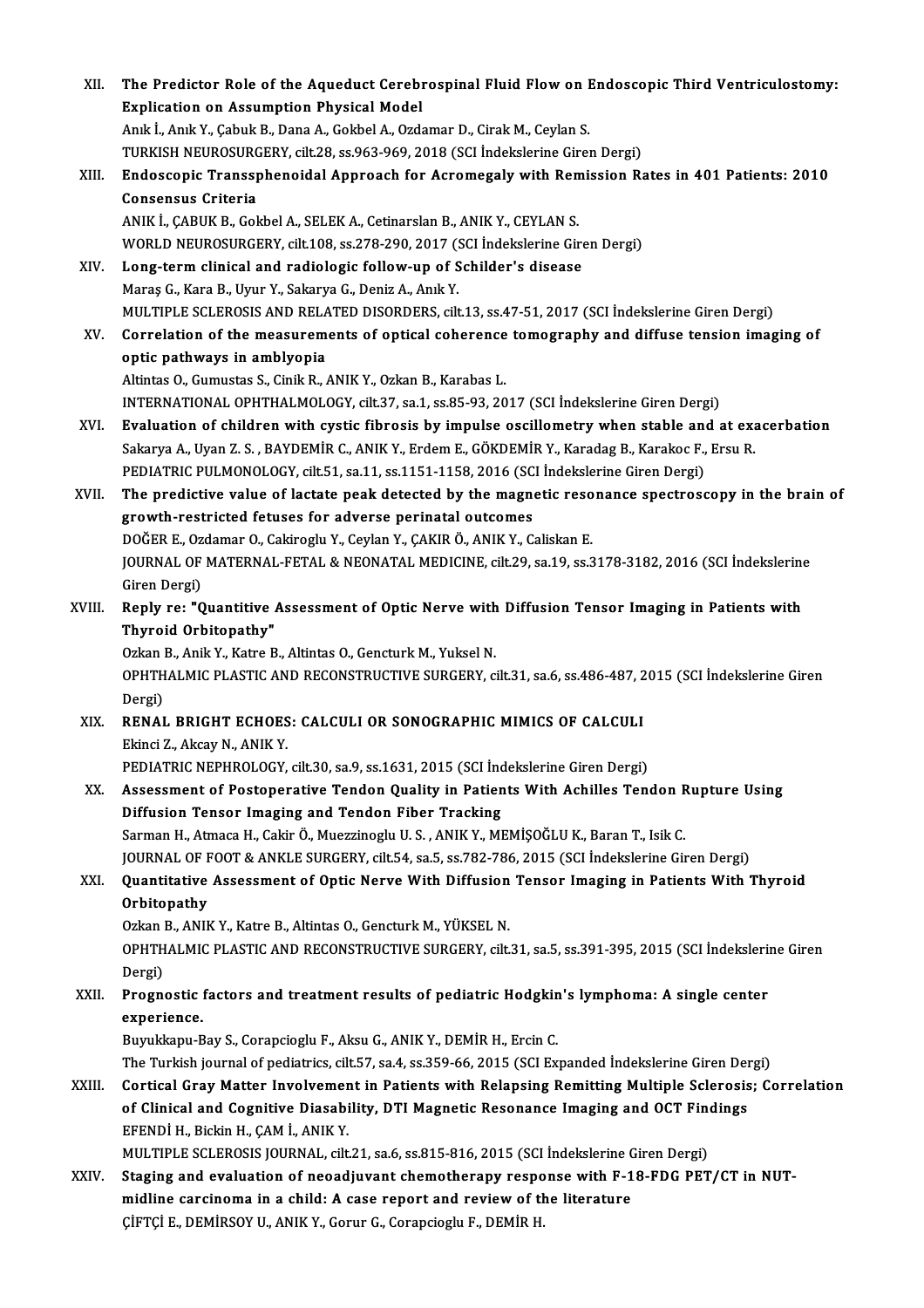REVISTA ESPANOLA DE MEDICINA NUCLEAR E IMAGEN MOLECULAR, cilt.34, sa.1, ss.53-55, 2015 (SCI<br>Indekslerine Ciren Dergi) REVISTA ESPANOLA DE M<br>İndekslerine Giren Dergi)<br>Are cardiae Magnetie B

İndekslerine Giren Dergi)<br>XXV. Are cardiac Magnetic Resonance Imaging and Radionuclide Ventriculography Good Options Against İndekslerine Giren Dergi)<br>Are cardiac Magnetic Resonance Imaging and Radionuclide Ventriculography Good Options Agai<br>Echocardiography for Evaluation of Anthracycline Induced Chronic Cardiotoxicity in Childhood<br>Caneer Survi Are cardiac Magne<br>Echocardiography<br>Cancer Survivors?<br>Pasar E 7 (Carancio Echocardiography for Evaluation of Anthracycline Induced Chr<br>Cancer Survivors?<br>Basar E. Z. , Çorapçıoğlu F., Babaoglu K., Anık Y., Daglioz G., Dedeoğlu R.<br>PEDIATPIC HEMATOLOCY AND ONCOLOCY silt 31, sa 3, sa 337, 352, 303 Cancer Survivors?<br>Basar E. Z. , Çorapçıoğlu F., Babaoglu K., Anık Y., Daglioz G., Dedeoğlu R.<br>PEDIATRIC HEMATOLOGY AND ONCOLOGY, cilt.31, sa.3, ss.237-252, 2014 (SCI İndekslerine Giren Dergi)<br>Celden bullet denesumabı early

- Basar E. Z., Çorapçıoğlu F., Babaoglu K., Anık Y., Daglioz G., Dedeoğlu R.<br>PEDIATRIC HEMATOLOGY AND ONCOLOGY, cilt.31, sa.3, ss.237-252, 2014 (SCI İndekslerine Giren Derg<br>XXVI. Golden bullet-denosumab: early rapid response PEDIATRIC HEMATOLOGY AND ONCOLOGY, cilt.31, sa.3, ss.237-252, 2014 (SCI İndeksle<br>Golden bullet-denosumab: early rapid response of metastatic giant cell tumo<br>DEMİRSOY U., Karadogan M., SELEK Ö., ANIK Y., Aksu G., Muezzinogl Golden bullet-denosumab: early rapid response of metastatic giant cell tumor of the bone.<br>DEMİRSOY U., Karadogan M., SELEK Ö., ANIK Y., Aksu G., Muezzinoglu B., Corapcioglu F.<br>Journal of pediatric hematology/oncology, cilt DEMIRSOY U., Karadogan M., SELEK Ö., ANIK Y., Aksu G., Muezzinoglu B., Corapcioglu F.<br>Journal of pediatric hematology/oncology, cilt.36, sa.2, ss.156-8, 2014 (SCI Expanded Indekslerine Giren Derg<br>XXVII. Concomitant Meningi
- Journal of pediatric hematology/oncology, cilt.36, sa.2, ss.156-8, 2<br>Concomitant Meningioma and Glioma Within the Same Op<br>Buyukkapu-Bay S., Akca A., Karadogan M., Corapcioglu F., ANIK Y.<br>JOUPNAL OF CHU D NEUBOLOCY, silt 29 Concomitant Meningioma and Glioma Within the Same Optic Nerve in Neurofibromatosis Type 1<br>Buyukkapu-Bay S., Akca A., Karadogan M., Corapcioglu F., ANIK Y.<br>JOURNAL OF CHILD NEUROLOGY, cilt.29, sa.3, ss.385-388, 2014 (SCI İn

Buyukkapu-Bay S., Akca A., Karadogan M., Corapcioglu F., ANIK Y.<br>JOURNAL OF CHILD NEUROLOGY, cilt.29, sa.3, ss.385-388, 2014 (SCI İndekslerine Giren Dergi)<br>XXVIII. Aortic saddle embolism caused by right ventricle throm **JOURNAL OF CHILL<br>Aortic saddle em<br>and Glenn shunt**<br>Babaaglu K. Davaa Aortic saddle embolism caused by right vent<br>and Glenn shunt<br>Babaoglu K., Deveci M., YAVUZ Ş., Altun G., ANIK Y.<br>ANADOLU KARDIYOLOU DERCISLTHE ANATOLIAL

and Glenn shunt<br>Babaoglu K., Deveci M., YAVUZ Ş., Altun G., ANIK Y.<br>ANADOLU KARDIYOLOJI DERGISI-THE ANATOLIAN JOURNAL OF CARDIOLOGY, cilt.14, sa.2, 2014 (SCI İndekslerine<br>Giren Dergi) Babaoglu K., Deveci M., YAVUZ Ş., Altun G., ANIK Y. ANADOLU KARDIYOLOJI DERGISI-THE ANATOLIAN JOURNAL OF CARDIOLOGY, cilt.14, sa.2, 2014 (SCI İndeksleri<br>Giren Dergi)<br>XXIX. Crossed Pulmonary Arteries: A Report on 20 Cases With an Emphasis on the Clinical Features and<br>the Con

Giren Dergi)<br>Crossed Pulmonary Arteries: A Report<br>the Genetic and Cardiac Abnormalities<br>Beheegh: K. Altur G. Binnetegh: K. Denmer Crossed Pulmonary Arteries: A Report on 20 Cases With an<br>the Genetic and Cardiac Abnormalities<br>Babaoglu K., Altun G., Binnetoglu K., Donmez M., Kayabey O., ANIK Y.<br>PEDIATRIC CARDIOLOCY silt 34, sa 8, ss 1795–1790, 2012 (SC the Genetic and Cardiac Abnormalities<br>Babaoglu K., Altun G., Binnetoglu K., Donmez M., Kayabey O., ANIK Y.<br>PEDIATRIC CARDIOLOGY, cilt.34, sa.8, ss.1785-1790, 2013 (SCI İndekslerine Giren Dergi)

Babaoglu K., Altun G., Binnetoglu K., Donmez M., Kayabey O., ANIK Y.<br>PEDIATRIC CARDIOLOGY, cilt.34, sa.8, ss.1785-1790, 2013 (SCI İndekslerine Giren Dergi)<br>XXX. Comparison of the diagnostic performances of diffusion parame PEDIATRIC CARDIOLOGY, cilt.34, sa.8, ss.1785-1790,<br>Comparison of the diagnostic performances of<br>and diffusion tensor imaging of breast lesions<br>CAKIB Ö. Arslan A.S., Jran N. ANIK V. Sarisov T. Cu Comparison of the diagnostic performances of diffusion parameter<br>and diffusion tensor imaging of breast lesions<br>ÇAKIR Ö., Arslan A. S. , Inan N., ANIK Y., Sarisoy T., Gumustas S., AKANSEL G.<br>FUROPEAN JOURNAL OF RADIOLOCY s and diffusion tensor imaging of breast lesions<br>ÇAKIR Ö., Arslan A. S. , Inan N., ANIK Y., Sarisoy T., Gumustas S., AKANSEL G.<br>EUROPEAN JOURNAL OF RADIOLOGY, cilt.82, sa.12, 2013 (SCI İndekslerine Giren Dergi)<br>Anterior Visu

- CAKIR Ö., Arslan A. S. , Inan N., ANIK Y., Sarisoy T., Gumustas S., AKANSEL G.<br>EUROPEAN JOURNAL OF RADIOLOGY, cilt.82, sa.12, 2013 (SCI İndekslerine Giren Dergi)<br>XXXI. Anterior Visual Pathways in Amblyopia: Quantitativ EUROPEAN JOURNAL OF RADIOLOGY, cilt.82, sa.12, 2013 (SCI Inc<br>Anterior Visual Pathways in Amblyopia: Quantitative Asse<br>Gumustas S., Altintas O., Anik Y., Kaya A., Altintas L., Inan N., Ali D.<br>JOURNAL OF REDIATRIC ORUTHAL MO Anterior Visual Pathways in Amblyopia: Quantitative Assessment With Diffusion Tensor Imaging<br>Gumustas S., Altintas O., Anik Y., Kaya A., Altintas L., Inan N., Ali D.<br>JOURNAL OF PEDIATRIC OPHTHALMOLOGY & STRABISMUS, cilt.50 Gumus<br>JOURN<br>Dergi)<br>Positic JOURNAL OF PEDIATRIC OPHTHALMOLOGY & STRABISMUS, cilt.50, sa.6, ss.369-374, 2013 (SCI İndekslerine C<br>Dergi)<br>XXXII. Positioning of infants in the neonatal intensive care unit for lumbar puncture as determined by<br>hodside ult
- Dergi)<br>Positioning of infants in th<br>bedside ultrasonography<br>ÖNCEL S. CÜNLEMEZ A. ANI Positioning of infants in the neonatal<br>bedside ultrasonography<br>ÖNCEL S., GÜNLEMEZ A., ANIK Y., Alvur M.<br>ARCUIVES OF DISEASE IN CUILDHOOD EE

bedside ultrasonography<br>ÖNCEL S., GÜNLEMEZ A., ANIK Y., Alvur M.<br>ARCHIVES OF DISEASE IN CHILDHOOD-FETAL AND NEONATAL EDITION, cilt.98, sa.2, 2013 (SCI İndekslerine Giren ÖNCEL S., GÜNLEMEZ A., ANIK Y., Alvur M.<br>ARCHIVES OF DISEASE IN CHILDHOOD-FE<br>Dergi) ARCHIVES OF DISEASE IN CHILDHOOD-FETAL AND NEONATAL EDITION, cilt.98, sa.2, 2013 (SCI inde<br>Dergi)<br>XXXIII. Mediastinal Hodgkin lymphoma arising from cystic lymphangioma: case report in a child<br>Burnitiony Boy & Conongiogly E

Mediastinal Hodgkin lymphoma arising from cystic lymphangioma: case report in a child<br>Buyukkapu-Bay S., Corapcioglu F., Gurkan B., Ercin M. C., ANIK Y., Karadogan M. Mediastinal Hodgkin lymphoma arising from cystic lymphangioma: case report in a ch<br>Buyukkapu-Bay S., Corapcioglu F., Gurkan B., Ercin M. C. , ANIK Y., Karadogan M.<br>TURKISH JOURNAL OF PEDIATRICS, cilt.54, sa.3, ss.298-300,

XXXIV. Malignant versus benign mediastinal lesions: quantitative assessment with diffusion weighted MR imaging TURKISH<br>Malignar<br>imaging<br><sup>Cumustos</sup> Malignant versus benign mediastinal lesions: quantitative assessment with diffu<br>imaging<br>Gumustas S., Inan N., Sarisoy H. T. , ANIK Y., Arslan A. S. , ÇİFTÇİ E., AKANSEL G., Demirci A.<br>FUROPEAN RADIQLOCY, silt 21, S. 211, S

i<mark>maging</mark><br>Gumustas S., Inan N., Sarisoy H. T. , ANIK Y., Arslan A. S. , ÇİFTÇİ E., AKANSEL G., Demirci A.<br>EUROPEAN RADIOLOGY, cilt.21, sa.11, ss.2255-2260, 2011 (SCI İndekslerine Giren Dergi)<br>Fyalustion of Normal Annearing Gumustas S., Inan N., Sarisoy H. T. , ANIK Y., Arslan A. S. , ÇİFTÇİ E., AKANSEL G., Demirci A.<br>EUROPEAN RADIOLOGY, cilt.21, sa.11, ss.2255-2260, 2011 (SCI İndekslerine Giren Dergi)<br>XXXV. Evaluation of Normal Appearing Whi

EUROPEAN RADIOLOGY, cilt.21, sa.11, ss.2255-2260, 2011 (SCI İndekslerine Giren Dergi)<br>Evaluation of Normal Appearing White Matter in Multiple Sclerosis Comparison of Diffusio<br>Magnetic Resonance, Magnetization Transfer Imag Evaluation of Normal Appearing White Matter in Multiple Sch<br>Magnetic Resonance, Magnetization Transfer Imaging and Mu<br>Spectroscopy Findings with Expanded Disability Status Scale<br>Anik Y. Domingi A. Efondi H. Bulut S.S.D. Co Magnetic Resonance, Magnetization Transfer Imaging and<br>Spectroscopy Findings with Expanded Disability Status Sc:<br>Anik Y., Demirci A., Efendi H., Bulut S. S. D. , Celebi I., Komsuoglu S.<br>CLINICAL NEURORADIOLOGY gilt 21, se Spectroscopy Findings with Expanded Disability Status Scale<br>Anik Y., Demirci A., Efendi H., Bulut S. S. D. , Celebi I., Komsuoglu S.<br>CLINICAL NEURORADIOLOGY, cilt.21, sa.4, ss.207-215, 2011 (SCI İndekslerine Giren Dergi) Anik Y., Demirci A., Efendi H., Bulut S. S. D. , Celebi I., Komsuoglu S.<br>CLINICAL NEURORADIOLOGY, cilt.21, sa.4, ss.207-215, 2011 (SCI İndekslerine Giren Dergi)<br>XXXVI. Membranous Structures Affecting the Success of Endosco

CLINICAL NEURORADIOLOGY,<br>Membranous Structures Af.<br>Aqueductus Sylvii Stenosis Membranous Structures Affecting the Success<br>Aqueductus Sylvii Stenosis<br>ANIK İ., CEYLAN S., Koc K., ANIK Y., ETUŞ V., Genc H.<br>MINIMALLY INVASIVE NEUPOSUPCEPY, silt 54, 88,2

Aqueductus Sylvii Stenosis<br>ANIK İ., CEYLAN S., Koc K., ANIK Y., ETUŞ V., Genc H.<br>MINIMALLY INVASIVE NEUROSURGERY, cilt.54, sa.2, ss.68-74, 2011 (SCI İndekslerine Giren Dergi)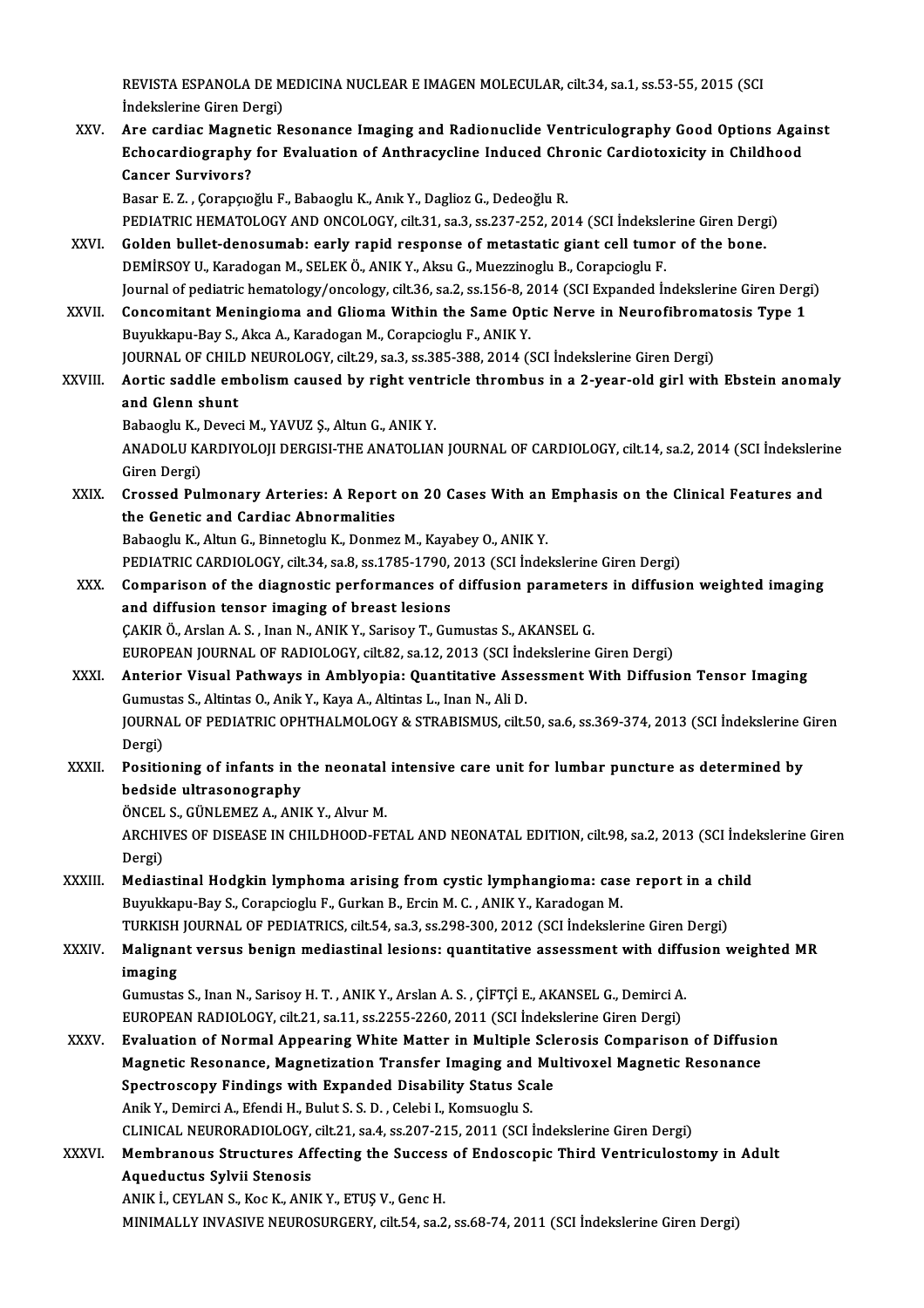| <b>XXXVII</b> | Evaluation of early visual recovery in pituitary macroadenomas after endoscopic endonasal                                                                                            |
|---------------|--------------------------------------------------------------------------------------------------------------------------------------------------------------------------------------|
|               | transphenoidal surgery: Quantitative assessment with diffusion tensor imaging (DTI)                                                                                                  |
|               | Anık İ., Anık Y., Koc K., Ceylan S., Genc H., Altintas O., Ozdamar D., Ceylan D. B.                                                                                                  |
|               | ACTA NEUROCHIRURGICA, cilt.153, ss.831-842, 2011 (SCI İndekslerine Giren Dergi)                                                                                                      |
| XXXVIII.      | Preliminary results of propranolol treatment for patients with infantile hemangioma                                                                                                  |
|               | Corapcioglu F., Buyukkapu-Bay S., Binnetoglu K., BABAOĞLU A., ANIK Y., Tugay M.                                                                                                      |
|               | TURKISH JOURNAL OF PEDIATRICS, cilt.53, sa.2, ss.137-141, 2011 (SCI İndekslerine Giren Dergi)                                                                                        |
| <b>XXXIX</b>  | Immunohistochemical analysis of TIMP-2 and collagen types I and IV in experimental spinal cord<br>ischemia-reperfusion injury in rats.                                               |
|               | ANIK I., Kokturk S., Genc H., Cabuk B., Koc K., YAVUZ Ş., Ceylan S., CEYLAN S., Kamaci L., ANIK Y.                                                                                   |
|               | The journal of spinal cord medicine, cilt.34, sa.3, ss.257-64, 2011 (SCI Indekslerine Giren Dergi)                                                                                   |
| XL.           | Meta-Analyses of Intracerebral Hematoma Treatment                                                                                                                                    |
|               | ANIK İ., Secer H. I., ANIK Y., Duz B., Gonul E.                                                                                                                                      |
|               |                                                                                                                                                                                      |
|               | TURKISH NEUROSURGERY, cilt.21, sa.1, ss.6-14, 2011 (SCI Indekslerine Giren Dergi)                                                                                                    |
| XLI.          | Tectocerebellar Dysraphism With Vermian Encephalocele                                                                                                                                |
|               | ANIK İ., Koc K., ANIK Y., Yildiz D. K., CEYLAN S.                                                                                                                                    |
|               | JOURNAL OF CHILD NEUROLOGY, cilt.25, sa.11, ss.1411-1414, 2010 (SCI Indekslerine Giren Dergi)<br>OLIGODENDROGLIOMA ARISING IN A MATURE CYSTIC OVARIAN TERATOMA IN A CHILD            |
| XLII.         |                                                                                                                                                                                      |
|               | Bay S. B., Corapcioglu F., Kavurt S., Muezzinoglu B., ANIK Y., Tugay M.                                                                                                              |
|               | PEDIATRIC HEMATOLOGY AND ONCOLOGY, cilt.27, sa.8, ss.636-640, 2010 (SCI İndekslerine Giren Dergi)                                                                                    |
| XLIII.        | Echocardiographic and Three-Dimensional Computed Tomographic Diagnosis of Crossed Pulmonary                                                                                          |
|               | <b>Arteries: Report of Three Cases</b>                                                                                                                                               |
|               | Babaoglu K., Binnetoglu F. K., Altun G., Gulmez M., ANIK Y.                                                                                                                          |
| XLIV.         | PEDIATRIC CARDIOLOGY, cilt.31, sa.5, ss.720-722, 2010 (SCI Indekslerine Giren Dergi)<br>The volumetric differences of the fronto-temporal region in young offspring of schizophrenic |
|               | patients                                                                                                                                                                             |
|               | ŞİŞMANLAR Ş. G., ANIK Y., COŞKUN A., Agaoglu B., Karakaya I., Yavuz C. I.                                                                                                            |
|               | EUROPEAN CHILD & ADOLESCENT PSYCHIATRY, cilt.19, sa.2, ss.151-157, 2010 (SCI İndekslerine Giren Dergi)                                                                               |
|               | Radiological Findings of Idiopathic Granulomatous Mastitis: Review                                                                                                                   |
| XLV.          | Anik Y                                                                                                                                                                               |
|               | TURKIYE KLINIKLERI TIP BILIMLERI DERGISI, cilt.30, sa.1, ss.286-292, 2010 (SCI İndekslerine Giren Dergi)                                                                             |
| XLVI.         | Role of Interpeduncular and Prepontine Cistern Cerebrospinal Fluid Flow Measurements in                                                                                              |
|               | Prediction of Endoscopic Third Ventriculostomy Success in Pediatric Triventricular Hydrocephalus                                                                                     |
|               | ANIK İ., ETUŞ V., ANIK Y., CEYLAN S.                                                                                                                                                 |
|               | PEDIATRIC NEUROSURGERY, cilt.46, sa.5, ss.344-350, 2010 (SCI Indekslerine Giren Dergi)                                                                                               |
|               | MR spectroscopy findings in tuberculous spondylitis; comparison with Modic type-I end-plate                                                                                          |
| XLVII.        | changes and metastatic vertebral disease                                                                                                                                             |
|               | ANIK Y., ÇİFTÇİ E., Sarisoy H. T. , Akansel G., Demirci A., ANIK İ., BULUÇ L., Ilgazli A.                                                                                            |
|               | EUROPEAN JOURNAL OF RADIOLOGY, cilt.71, sa.2, ss.324-332, 2009 (SCI İndekslerine Giren Dergi)                                                                                        |
| <b>XLVIII</b> | H-type tracheoesophageal fistula in an extremely low birth weight premature neonate: appearance                                                                                      |
|               | on magnetic resonance imaging                                                                                                                                                        |
|               | GÜNLEMEZ A., ANIK Y., Elemen L., Tugay M., Gokalp A. S.                                                                                                                              |
|               | JOURNAL OF PERINATOLOGY, cilt.29, sa.5, ss.393-395, 2009 (SCI Indekslerine Giren Dergi)                                                                                              |
| XLIX.         | Coronary artery mycotic aneurysm presenting with pericardial effusion                                                                                                                |
|               |                                                                                                                                                                                      |
|               | Kahraman G., Akbas H., MUTLU B., Muezzinoglu B., ANIK Y., Ural D.                                                                                                                    |
|               | ANATOLIAN JOURNAL OF CARDIOLOGY, cilt.9, sa.2, ss.143-144, 2009 (SCI İndekslerine Giren Dergi)                                                                                       |
| L.            | Comparison of gated SPECT, echocardiography and cardiac magnetic resonance imaging for the                                                                                           |
|               | assessment of left ventricular ejection fraction and volumes<br>DEMİR H., Tan Y. Z., Kozdag G., İŞGÖREN S., ANIK Y., Ural D., Demirci A., Berk F.                                    |
|               | ANNALS OF SAUDI MEDICINE, cilt.27, sa.6, ss.415-420, 2008 (SCI Indekslerine Giren Dergi)                                                                                             |
| LI.           | Color Doppler Ultrasonographic Flow Parameters in the Differentiation of Benign and Malignant                                                                                        |
|               |                                                                                                                                                                                      |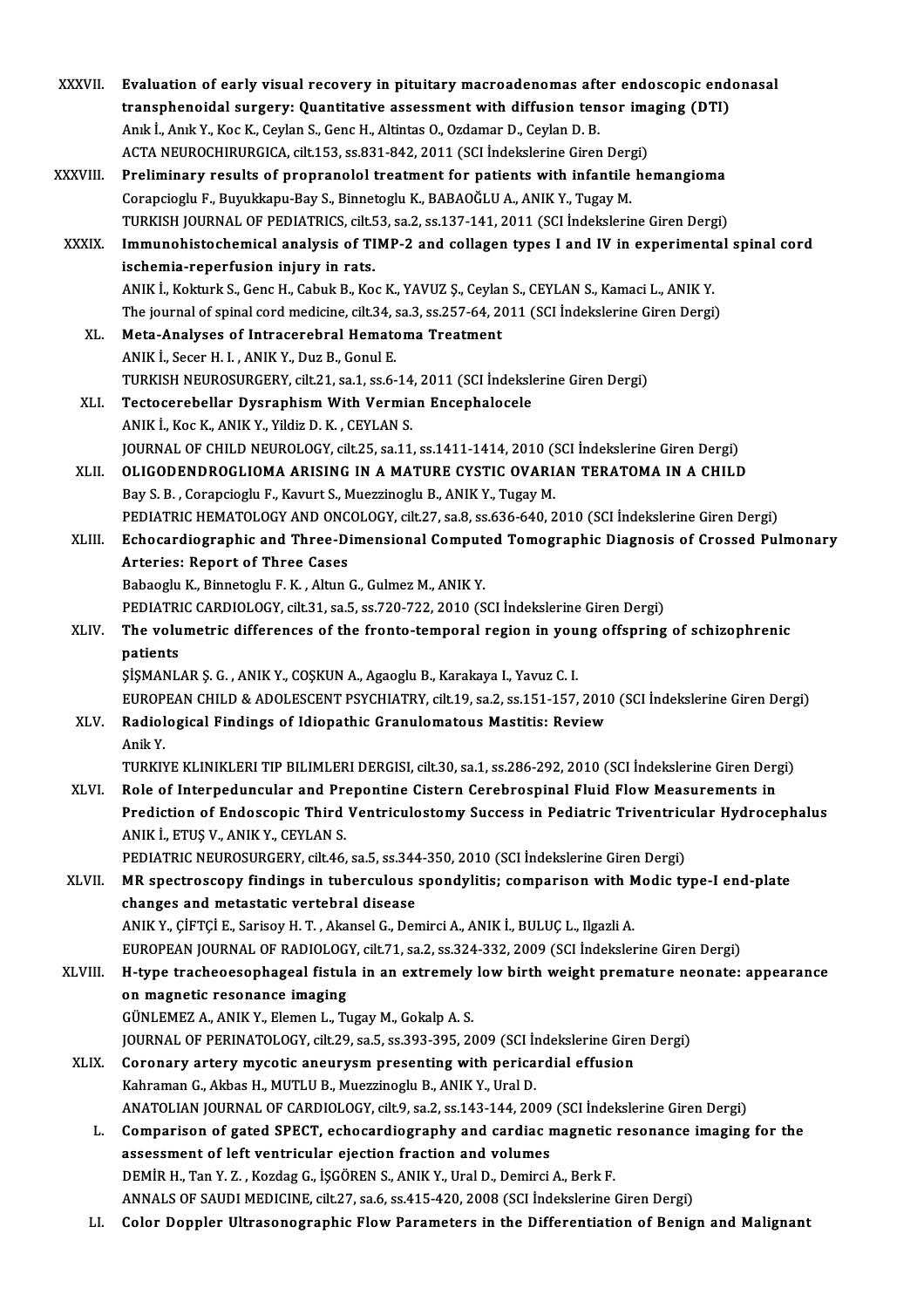|        | <b>Causes of Omental Thickening</b>                                                                                                                                      |
|--------|--------------------------------------------------------------------------------------------------------------------------------------------------------------------------|
|        | Inan N., Arslan A. S., AKANSEL G., ANIK Y., Sarisoy T., ÇİFTÇİ E., Demirci A.                                                                                            |
|        | JOURNAL OF COMPUTER ASSISTED TOMOGRAPHY, cilt.32, sa.6, ss.882-885, 2008 (SCI Indekslerine Giren Dergi)                                                                  |
| LII.   | Diffusion-Weighted Imaging in the Differential Diagnosis of Cystic Lesions of the Pancreas                                                                               |
|        | Inan N., Arslan A. S., AKANSEL G., ANIK Y., Demirci A.                                                                                                                   |
|        | AMERICAN JOURNAL OF ROENTGENOLOGY, cilt.191, sa.4, ss.1115-1121, 2008 (SCI İndekslerine Giren Dergi)                                                                     |
| LIII.  | beta(2)-microglobulin amyloidosis in hemodialysis and peritoneal dialysis patients                                                                                       |
|        | DERVİŞOĞLU E., ANIK Y., Erdogan S., AKANSEL G., Yilmaz A.                                                                                                                |
|        | THERAPEUTIC APHERESIS AND DIALYSIS, cilt.12, sa.4, ss.306-310, 2008 (SCI Indekslerine Giren Dergi)                                                                       |
| LIV.   | Magnetic resonance imaging findings of elbow involvement in Behcet's disease: Medical education                                                                          |
|        | ANIK Y., ÇEFLE A., Mueezzinoglu B., Akansel G., Demirci A.                                                                                                               |
|        | TURKIYE KLINIKLERI TIP BILIMLERI DERGISI, cilt.28, sa.3, ss.378-381, 2008 (SCI İndekslerine Giren Dergi)                                                                 |
| LV.    | Biochemical effects of experimental epidural hematoma on brain parenchyma of rats                                                                                        |
|        | Balikci M., KOC K., ANIK İ., ANIK Y., CEKMEN M. B., YAZIR Y., Ceylan S., CEYLAN S.                                                                                       |
|        | NEUROLOGICAL RESEARCH, cilt.30, sa.5, ss.450-456, 2008 (SCI Indekslerine Giren Dergi)                                                                                    |
| LVI.   | Apparent diffusion coefficient and cerebrospinal fluid flow measurements in patients with                                                                                |
|        | hydrocephalus                                                                                                                                                            |
|        | ANIK Y., Demirci A., ANIK I., ETUS V., Arslan A. S.                                                                                                                      |
|        | JOURNAL OF COMPUTER ASSISTED TOMOGRAPHY, cilt.32, sa.3, ss.392-396, 2008 (SCI Indekslerine Giren Dergi)                                                                  |
| LVII.  | Breast involvement in nodular lymphocyte predominant type Hodgkin lymphoma in childhood.                                                                                 |
|        | Aksu G., Inan N., Corapcioglu F., Tugay M., ANIK Y.                                                                                                                      |
|        | Pediatric hematology and oncology, cilt.25, sa.2, ss.159-61, 2008 (SCI Expanded Indekslerine Giren Dergi)                                                                |
| LVIII. | Dynamic contrast enhanced MRI in the differential diagnosis of adrenal adenomas and malignant                                                                            |
|        | adrenal masses                                                                                                                                                           |
|        | Inan N., Arslan A. S., AKANSEL G., ANIK Y., Balci N. C., Demirci A.                                                                                                      |
|        | EUROPEAN JOURNAL OF RADIOLOGY, cilt.65, sa.1, ss.154-162, 2008 (SCI İndekslerine Giren Dergi)                                                                            |
| LIX.   | The effect of caffeine on retrobulbar hemodynamics                                                                                                                       |
|        | Oezkan B., YÜKSEL N., ANIK Y., Altintas O., Demirci A., Caglar Y.                                                                                                        |
|        | CURRENT EYE RESEARCH, cilt.33, sa.9, ss.804-809, 2008 (SCI Indekslerine Giren Dergi)                                                                                     |
| LX.    | Cranial thromboembolism secondary to patent foramen ovale and deep venous thrombosis after                                                                               |
|        | cesarean section                                                                                                                                                         |
|        | Bodur H., Caliskan E., ANIK Y., Cakiroglu Y., ÇORAKÇI A.                                                                                                                 |
|        | GYNECOLOGIC AND OBSTETRIC INVESTIGATION, cilt.65, sa.4, ss.258-261, 2008 (SCI İndekslerine Giren Dergi)<br>Radiological findings of atypical extraskeletal Ewing sarcoma |
| LXI.   | ANIK Y., Corapcioglu F., YILDIZ D. K.                                                                                                                                    |
|        | PEDIATRIC HEMATOLOGY AND ONCOLOGY, cilt.25, sa.5, ss.469-471, 2008 (SCI İndekslerine Giren Dergi)                                                                        |
| LXII.  | Proteus syndrome with syringohydromyelia and arachnoid cyst                                                                                                              |
|        | ANIK Y., Anik İ., Gonullu E., Inan N., Demirci A.                                                                                                                        |
|        | CHILDS NERVOUS SYSTEM, cilt.23, sa.10, ss.1199-1202, 2007 (SCI İndekslerine Giren Dergi)                                                                                 |
| LXIII. | MR imaging and MR Spectroscopy findings of multiple breast abscess in the nonlactating case                                                                              |
|        | Anik Y., Inan N., Sarisoy H. T., Arslan A. S., Demirci A.                                                                                                                |
|        | BREAST JOURNAL, cilt.13, sa.5, ss.527-528, 2007 (SCI Indekslerine Giren Dergi)                                                                                           |
| LXIV.  | Superior laryngeal neuralgia after acute laryngitis and treatment with a single injection of a local                                                                     |
|        | anesthetic                                                                                                                                                               |
|        | Aydin O, Ozturk M, Anik Y.                                                                                                                                               |
|        | ARCHIVES OF OTOLARYNGOLOGY-HEAD & NECK SURGERY, cilt.133, sa.9, ss.934-935, 2007 (SCI İndekslerine Giren                                                                 |
|        | Dergi)                                                                                                                                                                   |
| LXV.   | Pedicle morphology of the thoracic spine in preadolescent idiopathic scoliosis: magnetic resonance                                                                       |
|        | supported analysis                                                                                                                                                       |
|        | Catan H., Buluc L., Anik Y., Ayyildiz E., Sarlak A.Y.                                                                                                                    |
|        | EUROPEAN SPINE JOURNAL, cilt.16, sa.8, ss.1203-1208, 2007 (SCI Indekslerine Giren Dergi)                                                                                 |
|        |                                                                                                                                                                          |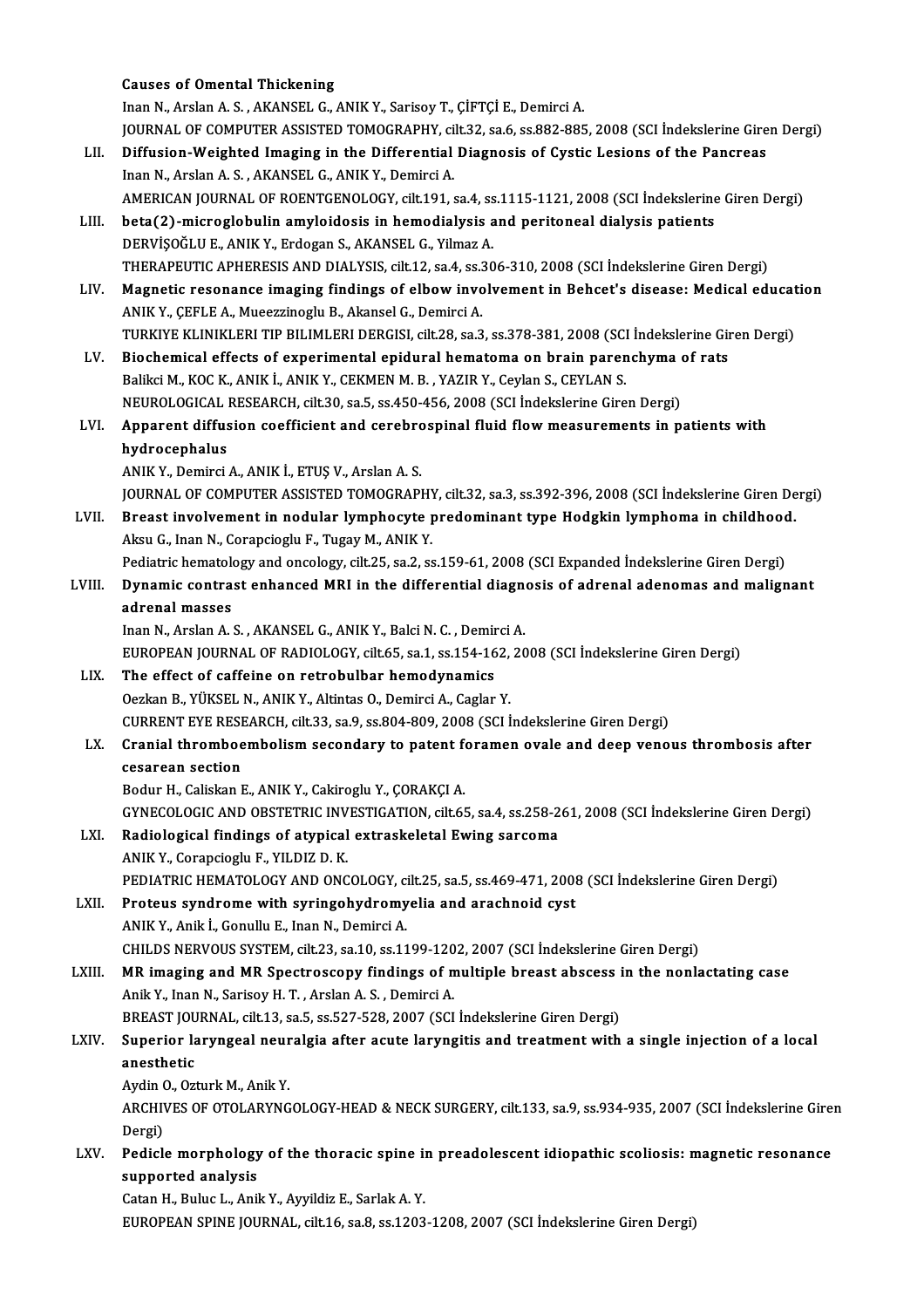| LXVI.         | Massive intracerebral haemorrage due to developmental venous anomaly                                                                                      |
|---------------|-----------------------------------------------------------------------------------------------------------------------------------------------------------|
|               | Koc K., Anik İ., Akansel Q., Anik Y., Ceylan S.                                                                                                           |
|               | BRITISH JOURNAL OF NEUROSURGERY, cilt.21, sa.4, ss.403-405, 2007 (SCI Indekslerine Giren Dergi)                                                           |
| LXVII.        | Chiari 1 malformation with syringomyelia: Correlation of phase-contrast cine MR imaging and                                                               |
|               | outcome                                                                                                                                                   |
|               | Koc K., ANIK Y., ANIK İ., ÇABUK B., Ceylan S.                                                                                                             |
|               | TURKISH NEUROSURGERY, cilt.17, sa.3, ss.183-192, 2007 (SCI İndekslerine Giren Dergi)                                                                      |
| LXVIII.       | Colitis cystica profunda: MRI appearance                                                                                                                  |
|               | Inan N., Arslan A. S., Akansel G., Anik Y., Gurbuz Y., Tugay M.                                                                                           |
|               | ABDOMINAL IMAGING, cilt.32, sa.2, ss.239-242, 2007 (SCI İndekslerine Giren Dergi)                                                                         |
| LXIX.         | Magnetization transfer ratio in early period of Parkinson disease                                                                                         |
|               | Anik Y., Iseri P., Demirci A., Komsuoglu S., Inan N.                                                                                                      |
|               | ACADEMIC RADIOLOGY, cilt.14, sa.2, ss.189-192, 2007 (SCI İndekslerine Giren Dergi)                                                                        |
| LXX.          | A case of Pott disease as a cause of fever and back pain in a chronic hemodial ysis patient: Scientific                                                   |
|               | letter                                                                                                                                                    |
|               | DERVİŞOĞLU E., Senguel E., Yilmaz A., ANIK Y.                                                                                                             |
|               | TURKIYE KLINIKLERI TIP BILIMLERI DERGISI, cilt.27, sa.1, ss.111-114, 2007 (SCI İndekslerine Giren Dergi)                                                  |
| LXXI.         | Magnetic resonance imaging measurement of left ventricular blood flow and coronary flow reserve                                                           |
|               | in patients with chronic heart failure due to coronary artery disease                                                                                     |
|               | Aras A., Anik Y., Demirci A., Balci N. C., Kozdag G., Ural D., Komsuoglu B.                                                                               |
|               | ACTA RADIOLOGICA, cilt.48, sa.10, ss.1092-1100, 2007 (SCI Indekslerine Giren Dergi)                                                                       |
| LXXII.        | Rhabdomyosarcoma of the uvula                                                                                                                             |
|               | ANIK Y., Corapcioglu F., Aydin O.                                                                                                                         |
|               | PEDIATRIC HEMATOLOGY AND ONCOLOGY, cilt.24, ss.639-640, 2007 (SCI İndekslerine Giren Dergi)                                                               |
| <b>LXXIII</b> | Popliteus muscle sesamoid bone (cyamella): appearance on radiographs, CT and MRI                                                                          |
|               | Akansel G., Inan N., Sarisoy H. T., Anik Y., Akansel S.                                                                                                   |
|               | SURGICAL AND RADIOLOGIC ANATOMY, cilt.28, sa.6, ss.642-645, 2006 (SCI İndekslerine Giren Dergi)                                                           |
| <b>LXXIV</b>  | Cardiac MRI in ischemic heart disease with severe coronary artery stenosis                                                                                |
|               | Unlu M., Anik Y., Demirci A., Ural D., Kahraman G., Komsuoglu B.<br>ACADEMIC RADIOLOGY, cilt.13, sa.11, ss.1387-1393, 2006 (SCI Indekslerine Giren Dergi) |
|               | Unresectable multifocal hepatoblastoma with cardiac extension: Excellent response with HB-94                                                              |
| <b>LXXV</b>   | chemotherapy protocol                                                                                                                                     |
|               | Sarper N., Corapçioğlu F., Anik Y., Ural D., Yildiz K., Tugay M.                                                                                          |
|               | JOURNAL OF PEDIATRIC HEMATOLOGY ONCOLOGY, cilt.28, sa.6, ss.386-390, 2006 (SCI Indekslerine Giren Dergi)                                                  |
|               |                                                                                                                                                           |

### Diğer Dergilerde Yayınlanan Makaleler

- Iger Dergilerde Yayınlanan Makaleler<br>I. Progressive MRI findings of West Nile virus encephalitis in a patient with diabetes mellitus<br>REPVISOČLU E. ALTINTAS TASLICAV C. ALPARSLAN R. ANIK V Progressive MRI findings of West Nile virus encephalitis<br>DERVİŞOĞLUE., ALTINTAŞ TAŞLIÇAY C., ALPARSLAN B., ANIK Y.<br>PMI CASE REPORTS, silt 15, ss. 5, 2022 (ESCI İndekslerine Giren F Progressive MRI findings of West Nile virus encephalitis in a p<br>DERVİŞOĞLU E., ALTINTAŞ TAŞLIÇAY C., ALPARSLAN B., ANIK Y.<br>BMJ CASE REPORTS, cilt.15, sa.5, 2022 (ESCI İndekslerine Giren Dergi)<br>Campaund Hataragygaye BOBO? M DERVİŞOĞLU E., ALTINTAŞ TAŞLIÇAY C., ALPARSLAN B., ANIK Y.<br>BMJ CASE REPORTS, cilt.15, sa.5, 2022 (ESCI İndekslerine Giren Dergi)<br>II. Compound Heterozygous ROBO3 Mutation in Two Siblings Presenting with Horizontal Gaze
- BMJ CASE REPORTS, cilt.15, sa.5, 2022 (ESC<br>Compound Heterozygous ROBO3 Muta<br>without Scoliosis: Case-Based Review<br>PEN<sup>iz</sup> A. Comu S. SÜNCÖB M. ANIK V. KA without Scoliosis: Case-Based Review<br>DENİZ A., Comu S., GÜNGÖR M., ANIK Y., KARA B. JOURNAL OF PEDIATRIC GENETICS, 2021 (ESCI İndekslerine Giren Dergi) DENİZ A., Comu S., GÜNGÖR M., ANIK Y., KARA B.<br>JOURNAL OF PEDIATRIC GENETICS, 2021 (ESCI İndekslerine Giren Dergi)<br>III. Cardiac Hydatid Disease and Extracardiac Organ Involvement: A Tertiary Single-Center Experience<br>Com L.
- JOURNAL OF PEDIATRIC GENETICS, 2021 (ESCI İndekslerine Giren Dergi)<br>Cardiac Hydatid Disease and Extracardiac Organ Involvement: A Tertiary Single-Center Experienc<br>Çam İ., Karaüzüm K., Karaüzüm İ., Özer T., Yalniz A., Çakır Çam İ., Karaüzüm K., Karaüzüm İ., Özer T., Yalniz A., Çakır Ö., Cebeci H., Erdemli Gürsel B., Omay O., Çiftçi E., et al.<br>ISTANBUL MEDICAL JOURNAL, cilt.22, sa.2, ss.125-132, 2021 (ESCI İndekslerine Giren Dergi)
- IV. PHACE Syndrome: A Rare Case ALTINTAŞ TAŞLIÇAY C., DERVİŞOĞLU E., ÇİFTÇİ E., Corapcioglu F., ANIK Y. JOURNAL OF PEDIATRIC GENETICS, cilt.9, sa.1, ss.27-31, 2020 (ESCI İndekslerine Giren Dergi)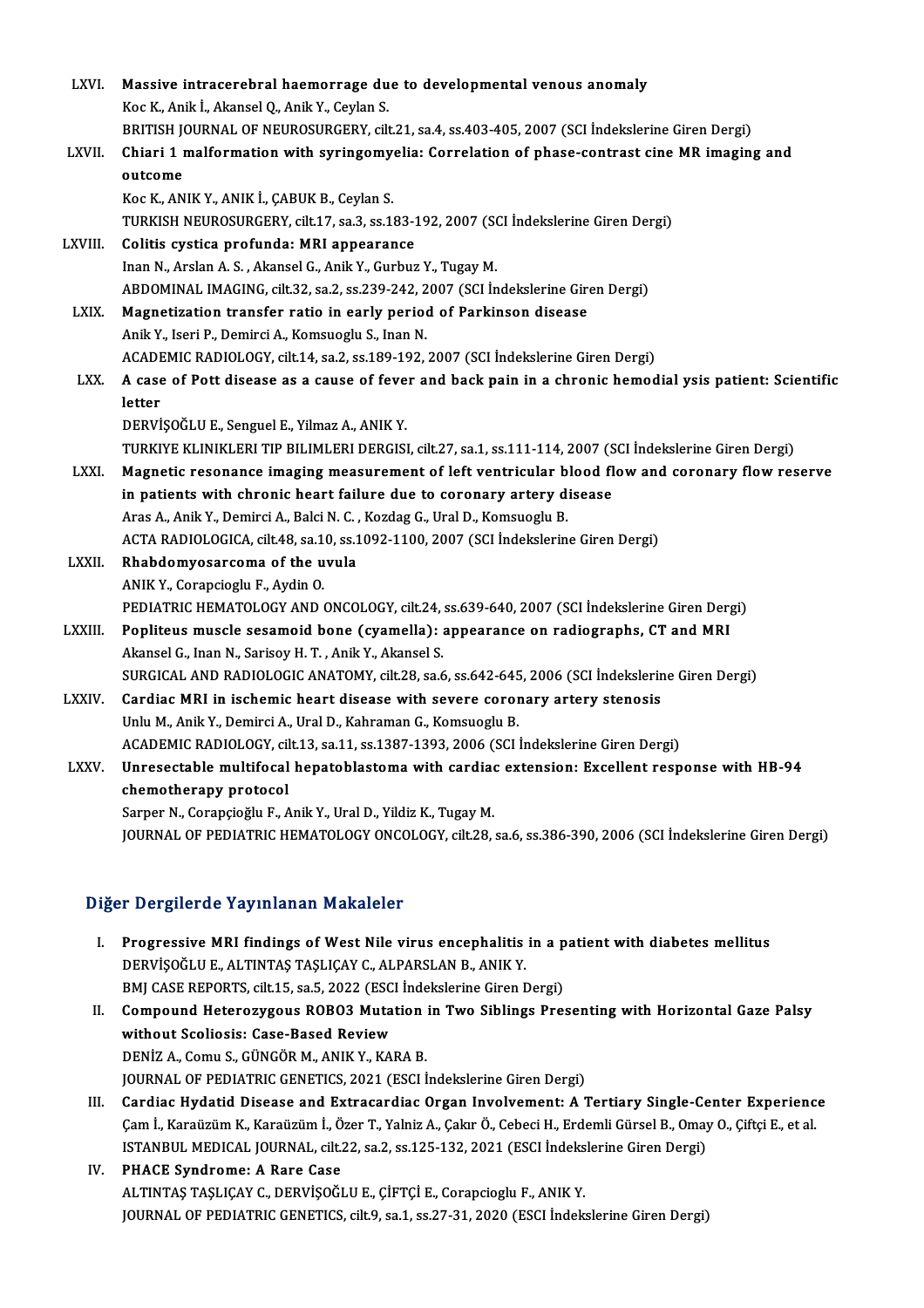| V.    | White Matter Evaluation in Multiple Sclerosis Through Magnetic Resonance Kurtosis Imaging<br>Sahin S., Çam İ., Orturk O., Efendi H., Anik Y., Gündoğdu Ö. |
|-------|-----------------------------------------------------------------------------------------------------------------------------------------------------------|
|       | CUREUS, cilt.11, 2019 (ESCI İndekslerine Giren Dergi)                                                                                                     |
| VI.   | Importance of Magnetic Resonance Imaging in Pituitary Stalk Interruption Syndrome                                                                         |
|       | GÜRKAN E., ANIK Y., Çizmecioğlu M. F., AKYAY Ö. Z., ÇETİNARSLAN B.                                                                                        |
|       | TURKISH JOURNAL OF ENDOCRINOLOGY AND METABOLISM, cilt.23, sa.2, ss.77-84, 2019 (ESCI İndekslerine Giren<br>Dergi)                                         |
| VII.  | İntrauterin Gelişme Geriliğinde Plasental Difüzyon Ağırlıklı Görüntülemenin Tanıya Katkısı<br>ÇAM İ., ÇAKIR Ö., çakır p., YALNIZ A., ANIK Y., ÇİFTÇİ E.   |
|       | Kocaeli Medical Journal, cilt.7, ss.154-159, 2018 (Diğer Kurumların Hakemli Dergileri)                                                                    |
| VIII. | The Performance of Radiographic Criteria for Bone Malignancy When Applied to Computed                                                                     |
|       | Tomography and Magnetic Resonance Imaging                                                                                                                 |
|       | Onal T., Afacan G. O., AKANSEL G., ARSLAN A. S., ANIK Y., İNAN GÜRCAN N., Muezzinoglu B., CORAPCIOĞLU F. V.                                               |
|       | Journal of Medical Imaging and Radiation Sciences, cilt.49, sa.1, ss.84-89, 2018 (ESCI İndekslerine Giren Dergi)                                          |
| IX.   | The Performances of Radiographic Criteria for Bone Malignancy When Applied to Computed                                                                    |
|       | Tomography and Magnetic Resonance Imaging                                                                                                                 |
|       | Önal T., Afacan O., AKANSEL G., ARSLAN A. S., ANIK Y., İNAN GÜRCAN N., MÜEZZİNOĞLU B., ÇORAPCIOĞLU F. V.                                                  |
|       | Journal of Medical Imaging and Radiation Sciences, 2017 (Diğer Kurumların Hakemli Dergileri)                                                              |
| Х.    | Iniencephalic Fetus Detected on Fetal Magnetic Resonance Imaging                                                                                          |
|       | Onal T., Afacan G. O., ANIK Y., AKANSEL G.                                                                                                                |
|       | JOURNAL OF PEDIATRIC NEURORADIOLOGY, cilt.5, sa.4, ss.253-255, 2016 (ESCI Indekslerine Giren Dergi)                                                       |
| XI.   | Iniencephalic Fetus is Detected on Fetal Magnetic Resonance Imaging                                                                                       |
|       | Onal T., Afacan O. G., ANIK Y., AKANSEL G.<br>Journal of Pediatric Neuroradiology, cilt.5, sa.4, ss.253-255, 2016 (Diğer Kurumların Hakemli Dergileri)    |
| XII.  | Endobronchial recurrence of non-Hodgkin's lymphoma mimicking foreign body aspiration                                                                      |
|       | Akca A., Karadogan M., YILDIZ D. K., Corapcioglu F., ANIK Y.                                                                                              |
|       | INTERVENTIONAL MEDICINE AND APPLIED SCIENCE, cilt.7, sa.3, ss.129-131, 2015 (ESCI İndekslerine Giren Dergi)                                               |
| XIII. | Giant Neck Hemangiopericytoma Detected on Fetal Magnetic Resonance Imaging                                                                                |
|       | Onal T., Afacan G. O., Muezzinoglu B., ANIK Y., AKANSEL G.                                                                                                |
|       | JOURNAL OF PEDIATRIC NEURORADIOLOGY, cilt.4, sa.2, ss.45-47, 2015 (ESCI Indekslerine Giren Dergi)                                                         |
| XIV.  | Hipokampal skleroza bağlı mesial temporal lob epilepsili hastalarda hipokampus ve                                                                         |
|       | ekstrahipokampal alanlardaki volumetrik değişikliklerin etiyolojik ve klinik faktörler ile ilişkisi.                                                      |
|       | BAŞARAN Ş., KUTLU A., ANIK Y., EFENDİ H., KOMSUOĞLU S.                                                                                                    |
|       | Türkiye Klinikleri Tip Bilimleri Dergisi, cilt.34, ss.353-62, 2014 (Diğer Kurumların Hakemli Dergileri)                                                   |
| XV.   | Intracranial primitive neuroectodermal tumor in a child previously treated for Ewing sarcoma                                                              |
|       | ANIK I., Korkmaz M., ANIK Y., Koc K., Yildiz D. K., Corapcioglu F., CEYLAN S., Bulut S. S.                                                                |
|       | JOURNAL OF PEDIATRIC NEURORADIOLOGY, cilt.1, sa.4, ss.283-286, 2012 (ESCI İndekslerine Giren Dergi)                                                       |
| XVI.  | Kanserli çocuklarda nötropenik ateş ataklarında liposomal amfoterisin B kullanımının etkinlik yan                                                         |
|       | etki ve maliyet yönünden değerlendirilmesi                                                                                                                |
|       | Çorapçıoğlu F., SARPER N., ANIK Y., ZENGİN E., Seringeç M., ARISOY E. S.                                                                                  |
|       | İnfeksiyon Dergisi, ss.157-167, 2005 (Diğer Kurumların Hakemli Dergileri)                                                                                 |

- akemli Kongre / Sempozyum Bildiri Kita<br>I. Glial Tümörler Tedaviye Bağlı Değişiklikler<br>ANIK Y ANIK IR<br>Glial Ti<br>ANIK Y. Glial Tümörler Tedaviye Bağlı Değişiklikler<br>ANIK Y.<br>41. Ulusal Radyoloji Kongresi Türkrad 2020, Türkiye, 24 Ekim - 01 Kasım 2020<br>SSS Veskülitleri ANIK Y.<br>41. Ulusal Radyolo<br>II. SSS Vaskülitleri<br>ANIK Y.
- 41. Ulus<br>SSS Va:<br>ANIK Y.
	-

41.UlusalRadyolojiKongresiTürkrad 2020,Türkiye,24Ekim-01Kasım2020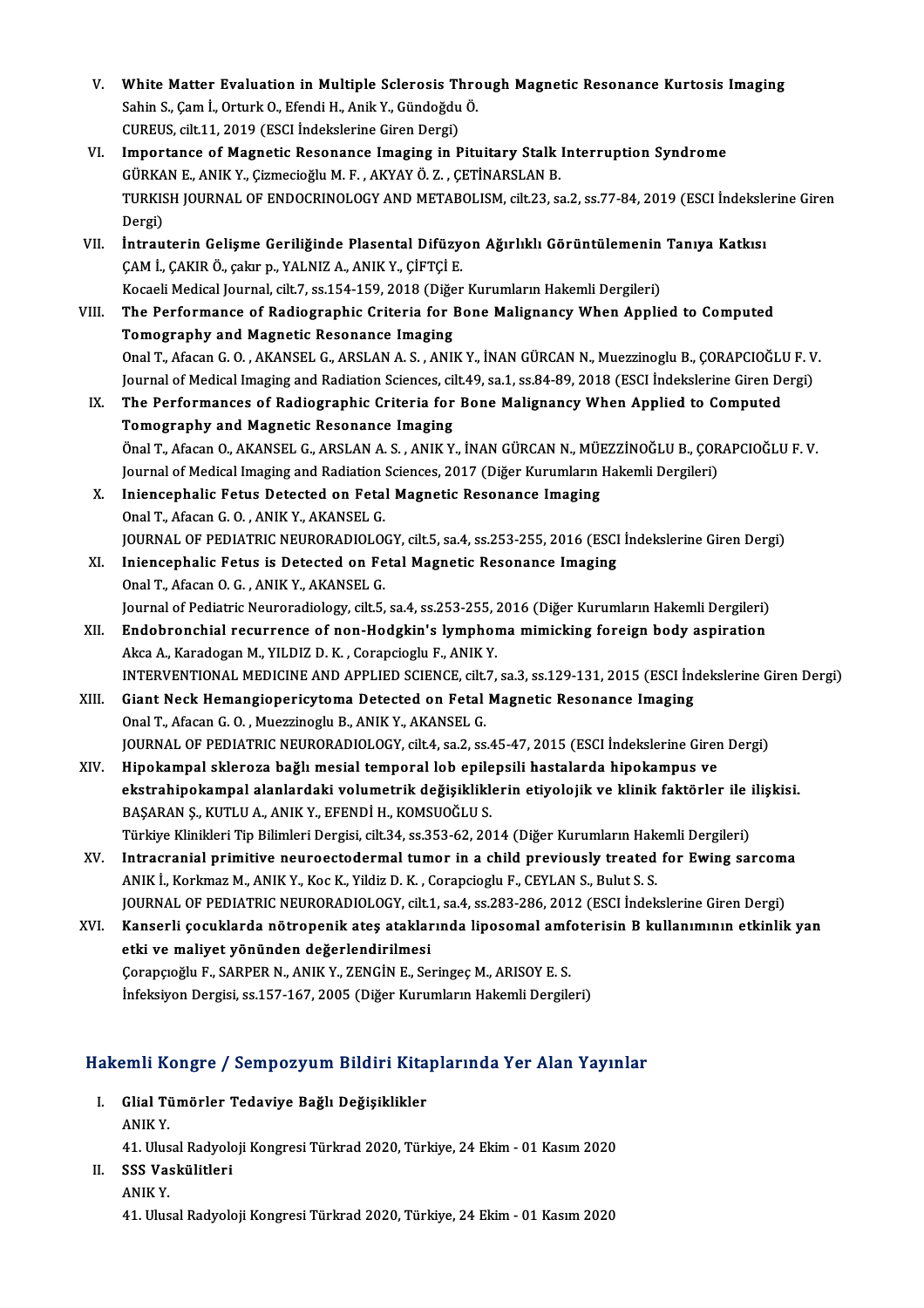| Ш.    | Histogram Analysis of ADC for Distinguishing High an Low Grade Menengiomas                                                                                                        |
|-------|-----------------------------------------------------------------------------------------------------------------------------------------------------------------------------------|
|       | Altıntaş C., Dervişoğlu E., Yaprak Bayrak B., Çam İ., Alparslan B., Anık Y.                                                                                                       |
|       | 29. TNRD YILLIK TOPLANTISI, İstanbul, Türkiye, 14 - 16 Şubat 2020                                                                                                                 |
| IV.   | Texture Analysis of MRI to Differentiate Pituitary Adenomas from Craniopharyngiomas                                                                                               |
|       | DERVIŞOĞLU E., ALTINTAŞ C., ALPARSLAN B., ANIK Y.                                                                                                                                 |
|       | 29th Year Annual Meeting of Turkish Society of Neuroradiology with International Participation, Türkiye, 14 - 16                                                                  |
|       | <b>Şubat 2020</b>                                                                                                                                                                 |
| V.    | Çocukluk çağı baş boyun kitleleri.                                                                                                                                                |
|       | <b>ANIKY</b>                                                                                                                                                                      |
|       | TRD İstanbul Şube "Baş-Boyun Radyolojisi Sempozyumu, İstanbul, Türkiye, 15 Aralık 2019                                                                                            |
| VI.   | Extention Pathways of Pituitary Adenomas with Cavernous Sinus Involvement and its Surgical                                                                                        |
|       | Approaches                                                                                                                                                                        |
|       | CEYLAN S., ANIK İ., ÇABUK B., ÇAKLILI M., ANIK Y.                                                                                                                                 |
|       | EANS (European Association of Neurosurgical Societies) 2019, Dublin, İrlanda, 24 - 28 Eylül 2019                                                                                  |
| VII.  | RECOVERY COURSE OF CONDUCTION AND REMYELINATION OF OPTIC NERVES AFTER EXTENDED                                                                                                    |
|       | ENDOSCOPIC APPROACH FOR MACROADENOMAS: QUANTITATIVE ASSESSMENT WITH DIFFUSION                                                                                                     |
|       | <b>TENSOR IMAGING (DTI)</b>                                                                                                                                                       |
|       | ANIK İ., ANIK Y., ÇABUK B., ÇAKLILI M., YILMAZ E., ÖZTÜRK O., PİRHAN D., CEYLAN S.                                                                                                |
|       | EANS (EuropeanAssociation of NeurosurgicalSocieties), Dublin, İrlanda, 24 - 28 Eylül 2019                                                                                         |
| VIII. | <b>IMAGING FINDINGS OF UNCOMMON SELLAR and PARASELLAR MASSES</b>                                                                                                                  |
|       | Altıntaş C., Dervişoğlu E., Anık İ., Anık Y.                                                                                                                                      |
|       | ESNR 42th Annual Meeting European Society of Neuroradiology 2019, Oslo, Norveç, 18 - 22 Eylül 2019                                                                                |
| IX.   | Typical and Atypical Locations of Chordoma and Differential from Chondrosarcoma                                                                                                   |
|       | ALTINTAȘ C., DERVIȘOĞLU E., ANIK I., ANIK Y.                                                                                                                                      |
|       | ASNR 57th Annual Meeting The Foundation of the ASNR Symposium 2019, Amerika Birleşik Devletleri, 18 - 23                                                                          |
|       | <b>Mayıs 2019</b>                                                                                                                                                                 |
| X.    | GH adenomlarinda preoperatif MR T2 sekans adenom intensitesinin klinik prediktif değeri                                                                                           |
|       | ŞEN H. E., ÇAKLILI M., UMAY K., KARA M. C., TURAN G., ANIK Y., ÇABUK B., ANIK İ., CEYLAN S.                                                                                       |
|       | 33. TND KONGRESI, Türkiye, 11 - 14 Nisan 2019                                                                                                                                     |
| XI.   | Tiroid Nodülüne Yaklaşım ve Cerrahi Kararı.                                                                                                                                       |
|       | ANIK Y.                                                                                                                                                                           |
|       | Kocaeli Tiroid Okulu., Kocaeli, Türkiye, 13 Nisan 2019                                                                                                                            |
| XII.  | GH ADENOMLARINDA PREOPERATIF MR T2 SEKANS ADENOM INTENSITESININ KLINIK PREDIKTIF                                                                                                  |
|       | DEĞERİ                                                                                                                                                                            |
|       | ŞEN H. E. , ÇAKLILI M., KİRAZ U., KARA M., TURAN G., ANIK Y., ÇABUK B., ANIK İ., CEYLAN S.                                                                                        |
|       | TÜRK NÖROŞİRURJİ DERNEĞİ 33.BİLİMSEL KONGRESİ, Antalya, Türkiye, 11 - 14 Nisan 2019                                                                                               |
| XIII. | Fetal Magnetic Resonance Imaging of Congenital Thoracic Anomalies.                                                                                                                |
|       | DERVIŞOĞLU E., ALTINTAŞ C., YÜCESOY G., ANIK Y.                                                                                                                                   |
|       | 25th Year Annual Meeting of European Congress of Radiology, 27 Şubat - 03 Mart 2019<br>CT May be the Gold Standart for Imaging Children's Multitrauma but Should It be the First? |
| XIV.  | ALPARSLAN B., DOĞAN N. Ö., ANIK Y.                                                                                                                                                |
|       | ECR 2019, 27 Şubat - 03 Mart 2019                                                                                                                                                 |
| XV.   | Differentiation of Sellar Tumors with Pure Cystic Appearance on MRI                                                                                                               |
|       | ALTINTAȘ C., DERVIȘOĞLU E., ÇABUK B., ÇAM İ., ANIK İ., CEYLAN S., ANIK Y.                                                                                                         |
|       | 28th Year Annual Meeting of Turkish Society of Neuroradiology with International Participation, Türkiye, 15 - 17                                                                  |
|       | Subat 2019, cilt 61, ss 229-239                                                                                                                                                   |
| XVI.  | Sakrokoksigeal teratomlu olgularda ultrasona fetal MR'ın katkısı.                                                                                                                 |
|       | ÇAM İ., KOÇ U., ANIK Y.                                                                                                                                                           |
|       | 10. Ulusal Obstetrik ve Jinekolojik Ultrasonografi Kongresi, Türkiye, 29 - 30 Eylül 2018                                                                                          |
| XVII. | CENTRAL NERVOUS SYSTEM INVOLVEMENT OF POLYARTERITIS NODOSA IN A CASE OF FAMILIAL                                                                                                  |
|       | <b>MEDITERIAN FEVER</b>                                                                                                                                                           |
|       |                                                                                                                                                                                   |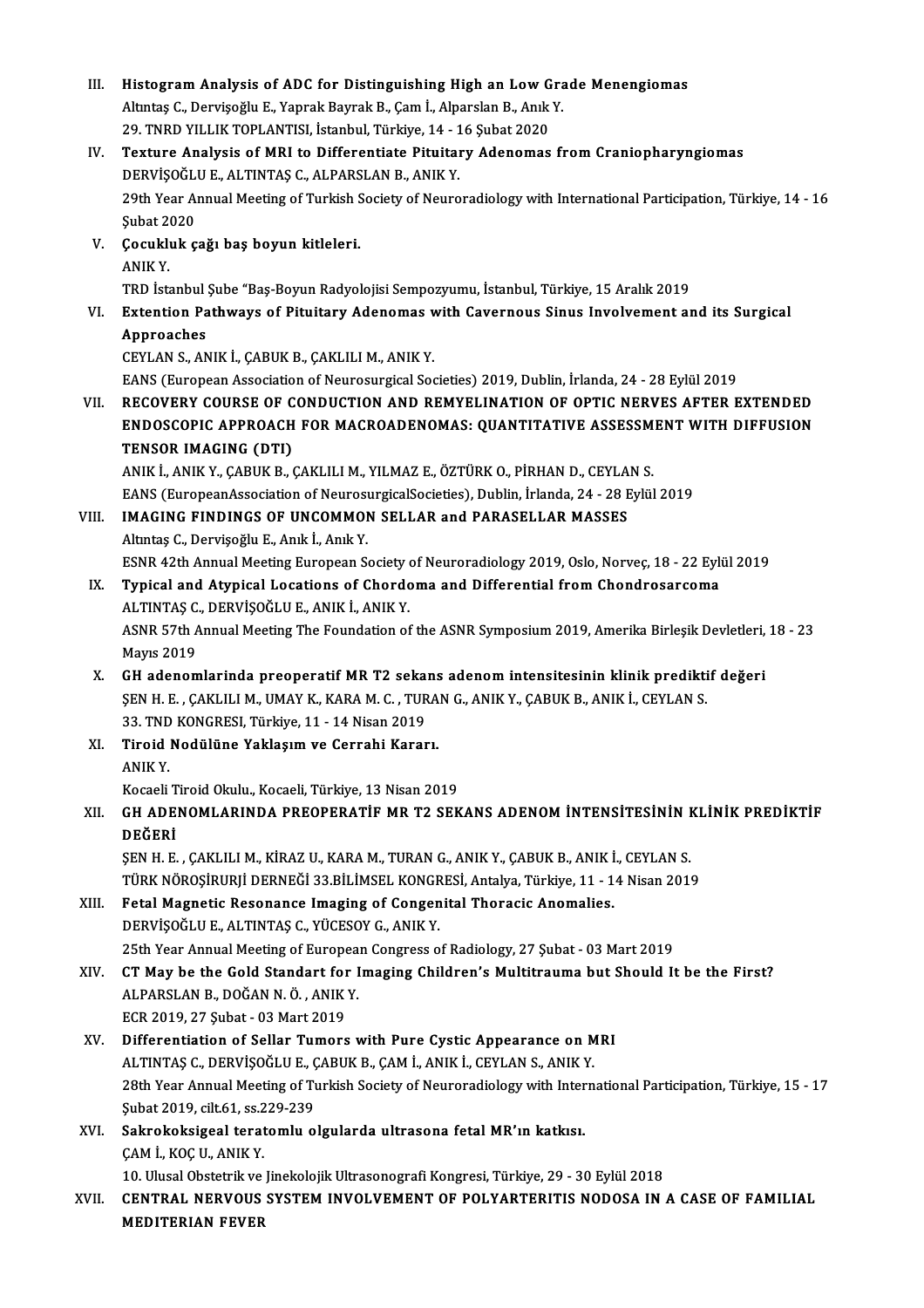ANIKY.,ALTINTAŞC.,KARAB. 41st ESNR annual meeting, Rotterdam, Hollanda, 19 - 23 Eylül 2018 ANIK Y., ALTINTAŞ C., KARA B.<br>41st ESNR annual meeting, Rotterdam, Hollanda, 19 - 23 Eylül 2018<br>XVIII. Magnetic Resonance Imaging Findings of Fetal Sacrococygeal Teratomas 41st ESNR annual meeting, I<br>Magnetic Resonance Ima<br>ANIK Y., ÇAM İ., YÜCESOY G.<br>41st ESNP annual meeting J Magnetic Resonance Imaging Findings of Fetal Sacrococygea<br>ANIK Y., ÇAM İ., YÜCESOY G.<br>41st ESNR annual meeting, Rotterdam, Hollanda, 19 - 23 Eylül 2018<br>Diffusion tansar imaging findings in multiple selenesis ANIK Y., ÇAM İ., YÜCESOY G.<br>41st ESNR annual meeting, Rotterdam, Hollanda, 19 - 23 Eylül<br>XIX. Diffusion tensor imaging findings in multiple sclerosis<br>CAKIP Ö. CAM İ. ANIK Y. YALNIZ A 41st ESNR annual meeting, Rotterdam, Hollanda, 19 - 23 Eylül 2018<br>Diffusion tensor imaging findings in multiple sclerosis<br>ÇAKIR Ö., ÇAM İ., ANIK Y., YALNIZ A.<br>KCR 2018, Seoul, Güney Kore, 12 - 15 Eylül 2018 Diffusion tensor imaging findings in multipl<br>ÇAKIR Ö., ÇAM İ., ANIK Y., YALNIZ A.<br>KCR 2018, Seoul, Güney Kore, 12 - 15 Eylül 2018<br>White Matter Integrity in Adelessents with XX. White Matter Integrity in Adolescents with Attention Deficit Hyperactivity Disorder with Comorbid KCR 2018, Seoul, Güney Kore, 12 - 15 Eylül 2018<br>White Matter Integrity in Adolescents with Attention Deficit<br>Bipolar Disorder assessed by Tract Based Spatial Statistics<br>HAS A.C. MÜDECLM, SAV.C.N., CÜNEEVH B., OVUMUS N. KAR White Matter Integrity in Adolescents with Attention Deficit Hyperactivity Disorder with Comorbid<br>Bipolar Disorder assessed by Tract Based Spatial Statistics<br>HAS A. C. , MÜJDECİ M., SAY G. N. , GÜNBEY H. P. , OKUMUŞ N., KA Bipolar Disorder<br>HAS A. C. , MÜJDECİ<br>GÖÇMEN R., ANIK Y.<br>Jaint Annual Mastins HAS A. C. , MÜJDECİ M., SAY G. N. , GÜNBEY H. P. , OKUMUŞ N., KARAER Y., ÇAK ESI<br>GÖÇMEN R., ANIK Y.<br>Joint Annual Meeting ISMRM-ESMRMB 2018, Paris, Fransa, 16 - 21 Haziran 2018<br>Lamina nanyvassa dahissansa: saysa far resurra GÖÇMEN R., ANIK Y.<br>Joint Annual Meeting ISMRM-ESMRMB 2018, Paris, Fransa, 16 - 21 Haziran 2018<br>XXI. Lamina papyracea dehiscence: cause for recurrent preseptal cellulitis, orbital cellulitis and orbital Joint Annual Meeting<br><mark>Lamina papyracea</mark><br>abscess in a child<br>TEKIN VILMAZA AL Lamina papyracea dehiscence: cau<br>abscess in a child<br>TEKİN YILMAZ A., ANIK Y., ARISOY E. S.<br>ESPID 2019 (26. Annual Meeting of the abscess in a child<br>TEKİN YILMAZ A., ANIK Y., ARISOY E. S.<br>ESPID 2018 (36. Annual Meeting of the European Society of Pediatric Infectious Diseases), Malmö, İsveç, 28 Mayıs TEKİN YILMAZ A., *I*<br>ESPID 2018 (36. Al<br>- 02 Haziran 2018<br>Progressive *sus*ti ESPID 2018 (36. Annual Meeting of the European Society of Pediatric Infectious Diseases), Malmö, İsveç, 28 Mayıs<br>- 02 Haziran 2018<br>XXII. Progressive cystic echinococcosis with extensive involvement in a child: how long and - 02 Haziran 2018<br>Progressive cystic echinococcosis with exte<br>TEKİN YILMAZ A., KARA B., ANIK Y., ARISOY E. S.<br>ESPID 2018 (26 Annual Mestins of the Europea Progressive cystic echinococcosis with extensive involvement in a child: how long and how to treat?<br>TEKİN YILMAZ A., KARA B., ANIK Y., ARISOY E. S.<br>ESPID 2018 (36. Annual Meeting of the European Society of Pediatric Infect TEKİN YILMAZ A., KARA B., ANIK Y., ARISOY E. S.<br>ESPID 2018 (36. Annual Meeting of the European Society of Pediatric Infectious Diseases), Malmö, İsveç, 28 Mayıs XXIII. Hastalıklar üzerine kısa kısa<br>ANIK Y  $-02$  Haziran 2018 Hastalıklar üzerine kısa kısa<br>ANIK Y.<br>TÜRK NÖRORADYOLOJİ DERNEĞİ II. PEDİATRİK NÖRORADYOLOJİ TOPLANTISI, Ankara, Türkiye, 13 - 14 Nisan<br>2018 ANIK<br>TÜRK<br>2018<br>PPAU TÜRK NÖRORADYOLOJİ DERNEĞİ II. PEDİATRİK NÖRORADYOLOJİ TOPLANTISI, Ankara, Türkiye, 13 -<br>2018<br>ANTIBSYCHOTIC DRIIC IISE 2018<br>XXIV. BRAIN VOLUME CHANGE IN PATIENTS WITH SCHIZOPHRENIA AND ITS RELATION WITH<br>ANTIPSYCHOTIC DRUG USE Kiras F., YILDIZ M., ANIK Y. ANTIPSYCHOTIC DRUG USE<br>Kiras F., YILDIZ M., ANIK Y.<br>6th Biennial Conference of the Schizophrenia-International-Research-Society (SIRS), Florence, İtalya, 4 - 08 Nisan<br>2018. silt 44 Kiras F., YILD<br>6th Biennial<br>2018, cilt.44<br>Erken Ten 6th Biennial Conference of the<br>2018, cilt.44<br>XXV. Erken Tanı Hayat Kurtarır 2018, ci<br><mark>Erken</mark><br>ANIK Y.<br><sup>Rollmn</sup> i Erken Tanı Hayat Kurtarır<br>ANIK Y.<br>Balkan Türkleri Kültür Ve Dayanışma Derneği Kocaeli Balkan Derneği 13. entelektüel sohbetleri, Kocaeli, Türkiye, ANIK Y.<br>Balkan Türkler<br>09 Mart 2018<br>BAB CS 01MI XXVI. RAP-CS-01MRI EVALUATION<br>ANIK Y. 09 Mart 2018 RAP-CS-01MRI EVALUATION<br>ANIK Y.<br>RAP CS 1 araştırıcı toplantısı, Girne, Kıbrıs (Kktc), 23 - 25 Şubat 2018<br>Association of Vitamin D Status and Glinisal and Badiological XXVII. Association of Vitamin D Status and Clinical and Radiological Outcomes of Relapsing Remitting<br>Multiple Sclerosis RAP CS 1 araștirici to<br>Association of Vita<br>Multiple Sclerosis<br>EEENDI H. Bunul D. EFENDİH.,BunulD.S. ,ANIKY. Multiple Sclerosis<br>EFENDİ H., Bunul D. S. , ANIK Y.<br>ACTRIMS Forum, California, Amerika Birleşik Devletleri, 1 - 03 Şubat 2018, cilt.24, ss.104-105<br>Ventriküleneritaneal Santa Sekandar, Akut Quer Drenai Sandramu, Olgu Sunumu EFENDİ H., Bunul D. S. , ANIK Y.<br>ACTRIMS Forum, California, Amerika Birleşik Devletleri, 1 - 03 Şubat 2018, cilt.24, ss.104-10<br>XXVIII. Ventriküloperitoneal Şanta Sekonder Akut Over Drenaj Sendromu Olgu Sunumu<br>ASADIJI L ACTRIMS Forum, California, Amerika Birleşik Devletleri, 1 -<br>Ventriküloperitoneal Şanta Sekonder Akut Over Dre<br>ASADULLAYEVA M., ALTINTAŞ C., DERVİŞOĞLU E., ANIK Y.<br>29. ULUSAL BADYOLOU KONCRESİ, Türkiye 21 Ekim. 04.k Ventriküloperitoneal Şanta Sekonder Akut Over Drenaj Sendro<br>ASADULLAYEVA M., ALTINTAŞ C., DERVİŞOĞLU E., ANIK Y.<br>38. ULUSAL RADYOLOJİ KONGRESİ, Türkiye, 31 Ekim - 04 Kasım 2017<br>Intradural Klival Kardama Olsu Sunumu ASADULLAYEVA M., ALTINTAŞ C., DERVİŞOĞLU E., ANIK Y.<br>38. ULUSAL RADYOLOJİ KONGRESİ, Türkiye, 31 Ekim - 04 Kasım 2017<br>XXIX. Intradural Klival Kordoma Olgu Sunumu 38. ULUSAL RADYOLOJİ KONGRESİ, Türkiye, 31 l<br>Intradural Klival Kordoma Olgu Sunumu<br>DERVİŞOĞLU E., ALTINTAŞ C., MAİLA A., ANIK Y.<br>28. ULUSAL BADYOLOJİ KONGRESİ, Türkiye, 31 l Intradural Klival Kordoma Olgu Sunumu<br>DERVİŞOĞLU E., ALTINTAŞ C., MAİLA A., ANIK Y.<br>38. ULUSAL RADYOLOJİ KONGRESİ, Türkiye, 31 Ekim - 04 Kasım 2017<br>Ontik Yalaklar ve Anatamiai DERVİŞOĞLU E., ALTINTAŞ C., M<br>38. ULUSAL RADYOLOJİ KONGR<br>XXX. Optik Yolaklar ve Anatomisi 38. ULU<br>Optik Y<br>ANIK Y.<br>TUPNOC Optik Yolaklar ve Anatomisi<br>ANIK Y.<br>TURNOG 2016, İstanbul, Türkiye, 16 - 17 Aralık 2016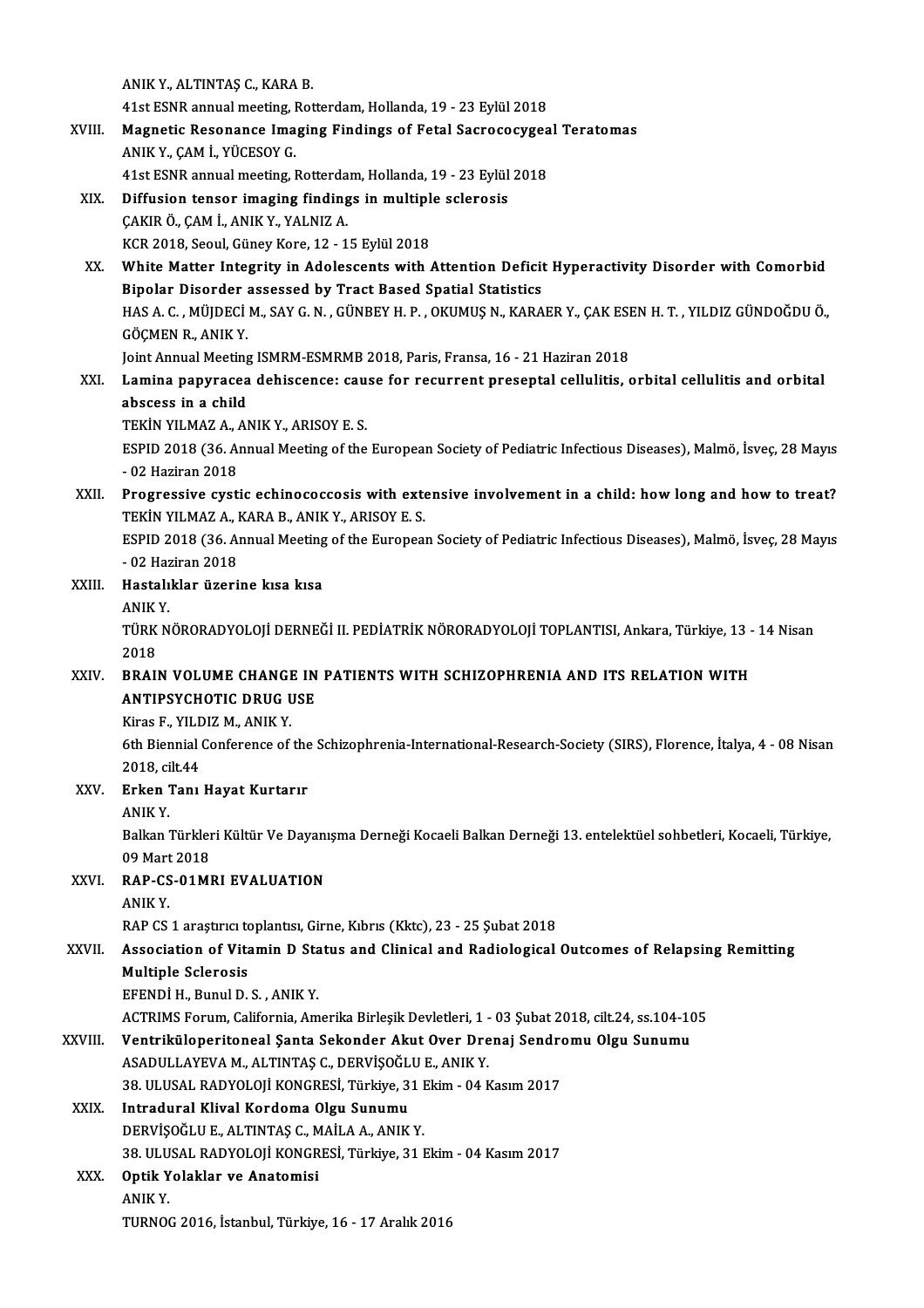| XXXI.        | Paraneoplastik Limbik Ensefalit: Olgu Sunumu                                                                                  |
|--------------|-------------------------------------------------------------------------------------------------------------------------------|
|              | AĞIRLAR T, ANIK Y.                                                                                                            |
|              | Türkrad 2016 - 37. Ulusal Radyoloji Kongresi, Antalya, Türkiye, 1 - 06 Kasım 2016                                             |
| XXXII.       | Pediatride DTI ve SWI                                                                                                         |
|              | ANIK Y.                                                                                                                       |
|              | Türkrad 2016-37. Ulusal Radyoloji Kongresi, Antalya, Türkiye, 1 - 06 Kasım 2016                                               |
| XXXIII.      | Tuberous Sclerosis Everything Every Radiologist Should Know                                                                   |
|              | ÖZER T., ANIK Y., MEŞE İ., ÇAM İ., ÖZTÜRK O.                                                                                  |
|              | 72nd korean congress of radiology - KCR 2016, Seul, Güney Kore, 20 - 24 Ekim 2016                                             |
| <b>XXXIV</b> | Differential Diagnosis of Endobronchial Lesions in Childhood with a Surprising Diagnosis                                      |
|              | Langerhans Cell Histiocytosis                                                                                                 |
|              | AĞIRLAR T., ANIK Y., TRABZONLU L.                                                                                             |
|              | ESTI 2016 Thoracic Summit, Krakov, Polonya, 23 - 24 Ekim 2016                                                                 |
| XXXV.        | Acute appendicitis and lung abscess in a four-year-old boy with influenza A H1N1 infection                                    |
|              | Güngörmüş A., UYAN Z. S., Aktürk H., ANIK Y., EKİNGEN YILDIZ G., ARISOY E. S.                                                 |
|              | 34th Annual Meeting of the European Society for Paediatric Infectious Diseases (ESPID 2016), Brighton, Birleşik               |
|              | Krallık, 10 - 14 Mayıs 2016                                                                                                   |
| XXXVI.       | Multipl Skleroz ve Demyelinizan Hastalıklar                                                                                   |
|              | ANIK Y.                                                                                                                       |
|              | TNRD 2016 Türk Nöroradyoloji Derneği 25. Yıl Yıllık Toplantısı, İstanbul, Türkiye, 19 - 21 Şubat 2016                         |
| XXXVII.      | <b>TNRD 4 Oturum Moderator</b>                                                                                                |
|              | ANIK Y.                                                                                                                       |
|              | TNRD 2016 - Türk Nöroradyoloji Derneği 25. Yıl Yıllık Toplantısı, İstanbul, Türkiye, 19 - 21 Şubat 2016                       |
| XXXVIII.     | Lhermitte Duclos hastalığı MRG ve MR Spektroskopi bulguları<br>ÇAM İ., AĞIRLAR T., YILDIRIM B., YALNIZ A., SALMAN E., ANIK Y. |
|              | 36. Ulusal Radyoloji Kongresi Türkrad 2015, Antalya, Türkiye, 21 - 25 Ekim 2015                                               |
| <b>XXXIX</b> | Beyin ve akciğer metastazlı hepatoblastom olgu sunumu                                                                         |
|              | ÖZTÜRK O., ÇAM İ., ÖZBEK G., SALMAN E., YALNIZ A., ANIK Y.                                                                    |
|              | 36. Ulusal Radyoloji Kongresi Türkrad 2015, Antalya, Türkiye, 21 - 25 Ekim 2015                                               |
| XL.          | Multiple kahverengi brown tümörü bulunan sekonder hiperparatiroidizm olgusunun uzun dönem                                     |
|              | takibinde BT ve direkt grafi bulguları                                                                                        |
|              | ÇAM İ., BALLI F., YALNIZ A., MEŞE İ., AĞIRLAR T., ANIK Y.                                                                     |
|              | 36. Ulusal Radyoloji Kongresi Türkrad 2015, Antalya, Türkiye, 21 - 25 Ekim 2015                                               |
| XLI.         | Karaciğer akciğer ve beyin tutulumu bulunan kist hidatik olgusu                                                               |
|              | ÇAM İ., YALNIZ A., SALMAN E., YILDIRIM B., ÖZER T., ANIK Y.                                                                   |
|              | 36. Ulusal Radyoloji Kongresi Türkrad 2015, Antalya, Türkiye, 21 - 25 Ekim 2015                                               |
| XLII.        | Guillain Barre Sendromu olgu sunumu                                                                                           |
|              | ÇAM İ., YILDIRIM B., AĞIRLAR T., YALNIZ A., ÇİFTÇİ E., ANIK Y.                                                                |
|              | 36. Ulusal Radyoloji Kongresi Türkrad 2015, Antalya, Türkiye, 21 - 25 Ekim 2015                                               |
| XLIII.       | Relapsing Remitting Multipl Skleroastalarnda Fingolimodun Nörodejenerasyon Beyinde Atrofi ve                                  |
|              | Kognitif Yetersizlik Üzerine Etkisi MR Ölçümleri Araştırıcı Toplantısı                                                        |
|              | <b>ANIKY</b>                                                                                                                  |
|              | Relapsing Remitting Multipl Skleroastalarnda Fingolimodun Nörodejenerasyon Beyinde Atrofi ve Kognitif                         |
|              | Yetersizlik Üzerine Etkisi, İstanbul, Türkiye, 20 Ekim 2015                                                                   |
| XLIV.        | Gray matter involvement in multiple sclerosis; correlation of clinical and cognitive diasability with                         |
|              | DTI magnetic resonance imaging findings                                                                                       |
|              | Efendi H., Bickin H., Cam I., Anik Y.                                                                                         |
|              | 22nd World Congress of Neurology (WCN), Santiago, Şili, 31 Ekim - 05 Kasım 2015, cilt.357                                     |
| XLV.         | Cortical and deep gray matter involvement in multiple sclerosis correlation of clinical and cognitive                         |
|              | diasability with DTI magnetic resonance imaging findings<br>EFENDİ H., Biçkin H., ÇAM İ., ANIK Y.                             |
|              |                                                                                                                               |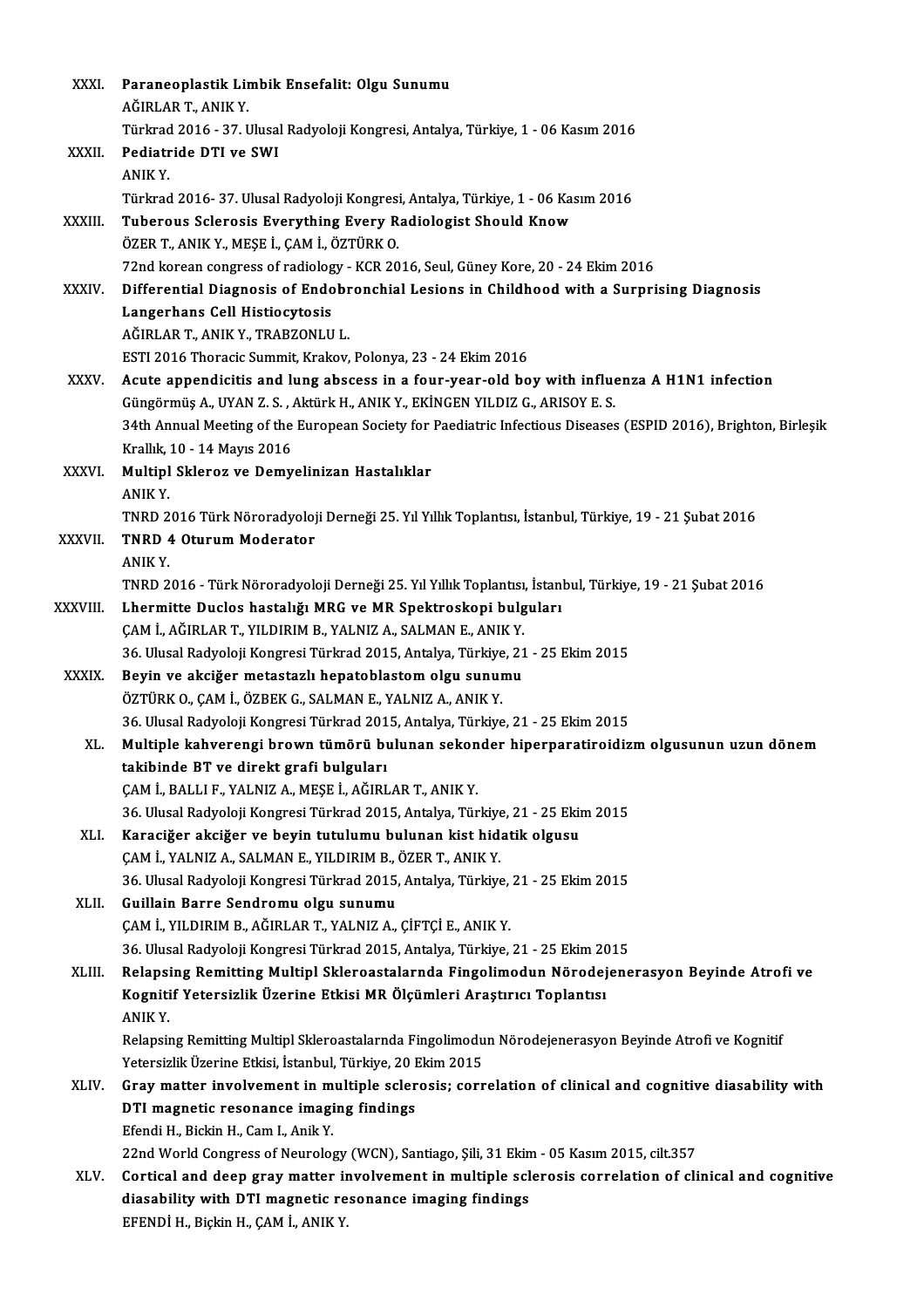31st Congress of the European-Committee-for-Treatment-and-Research-in-Multiple-Sclerosis (ECTRIMS),<br>RARSELONA, İspanya 7, 10 Eltim 2015 31st Congress of the European-Committ<br>BARSELONA, İspanya, 7 - 10 Ekim 2015<br>Imagina of infratenterial brain tume BARSELONA, İspanya, 7 - 10 Ekim 2015<br>XLVI. Imaging of infratentorial brain tumors in children

- ÖZBEKG.,YALNIZA.,ÇAMİ.,SALMANE.,SakçıZ.,ANIKY. The 71st Korean Congress of Radiology KCR 2015, Seul, Güney Kore, 9 - 12 Eylül 2015 ÖZBEK G., YALNIZ A., ÇAM İ., SALMAN E., Sakçı Z., ANIK Y.<br>The 71st Korean Congress of Radiology KCR 2015, Seul, Güney Kore, 9 - 12 Eylül 2<br>XLVII. How to approach pancreatic cystic lesionsdifferentialdiagnosis on image<br>MESE
- MEŞE İ., ÇAM İ., ANIK Y., ÖZBEK G., Zeren B., AĞIRLAR T.<br>The 71st Korean Congress of Radiology KCR 2015, Seul, Güney Kore, 9 12 Eylül 2015 How to approach pancreatic cystic lesionsdifferentialdiagnosis on image<br>MEŞE İ., ÇAM İ., ANIK Y., ÖZBEK G., Zeren B., AĞIRLAR T.<br>The 71st Korean Congress of Radiology KCR 2015, Seul, Güney Kore, 9 - 12 Eylül 2015<br>Postariar MEŞE İ., ÇAM İ., ANIK Y., ÖZBEK G., Zeren B., AĞIRLAR T.<br>The 71st Korean Congress of Radiology KCR 2015, Seul, Güney Kore, 9 - 12 Eylül 2015<br>XLVIII. Posterior reversible encephalopathy syndromein children radiologic findin
- The 71st Korean Congress of Radiology KCR 2015, Seul, Güney Kore,<br>Posterior reversible encephalopathy syndromein children ra<br>ÇAM İ., SAKARYA GÜNEŞ A., AĞIRLAR T., KAYA A., YALNIZ A., ANIK Y.<br>The 71st Kerean Congress of Bad Posterior reversible encephalopathy syndromein ch<br>CAM İ., SAKARYA GÜNEŞ A., AĞIRLAR T., KAYA A., YALNIZ<br>The 71st Korean Congress of Radiology, 9 - 12 Eylül 2015<br>Nauraimaging of phakamatages what everyradiolog CAM İ., SAKARYA GÜNEŞ A., AĞIRLAR T., KAYA A., YALNIZ A., ANIK Y.<br>The 71st Korean Congress of Radiology, 9 - 12 Eylül 2015<br>XLIX. Neuroimaging of phakomatoses what everyradiologist should know
- ÇAMİ.,ÖZBEKG.,ÇAĞLAYANGİL S.,ANIKY.,ZerenB.,MEŞEİ. Neuroimaging of phakomatoses what everyradiologist should know<br>ÇAM İ., ÖZBEK G., ÇAĞLAYANGİL S., ANIK Y., Zeren B., MEŞE İ.<br>The 71st Korean Congress of Radiology KCR 2015, Seul, Güney Kore, 9 - 12 Eylül 2015<br>Comparison of CAM İ., ÖZBEK G., ÇAĞLAYANGİL S., ANIK Y., Zeren B., MEŞE İ.<br>The 71st Korean Congress of Radiology KCR 2015, Seul, Güney Kore, 9 - 12 Eylül 2015<br>L. Comparison of multivoxel MR spectroscopy andI 123 MIBI findings in neurobl
	- The 71st Korean Congress of Radiology KCR 2015, Seul, Güney Kore<br>Comparison of multivoxel MR spectroscopy andI 123 MIBI 1<br>ÇAM İ., DEMİR H., ÖZBEK G., ANIK Y., DOĞAN K., KAYA A., YALNIZ A.<br>The 71st Korean Congress of Badiol Comparison of multivoxel MR spectroscopy andI 123 MIBI findings in neurol<br>ÇAM İ., DEMİR H., ÖZBEK G., ANIK Y., DOĞAN K., KAYA A., YALNIZ A.<br>The 71st Korean Congress of Radiology KCR 2015, Seul, Güney Kore, 9 - 12 Eylül 201 CAM İ., DEMİR H., ÖZBEK G., ANIK Y., DOĞAN K., KAYA A., YALNIZ A.<br>The 71st Korean Congress of Radiology KCR 2015, Seul, Güney Kore, 9 - 12 Eylül 2<br>LI. RENAL BRIGHT ECHOES CALCULI OR SONOGRAPHIC MIMICS OF CALCULI
	- The 71st Korean Congress of Radiology KCR 2015, Seul, Güney Kore, 9 12 Eylül 2015<br>RENAL BRIGHT ECHOES CALCULI OR SONOGRAPHIC MIMICS OF CALCULI<br>EKİNCİ Z., AKÇAY N., ANIK Y. RENAL BRIGHT ECHOES CALCULI OR SONOGRAPHIC MIMI<br>EKİNCİ Z., AKÇAY N., ANIK Y.<br>48th ESPN Meeting, Brussels, September 2015, 1 - 03 Eylül 2015<br>Deep Cray Matter Involvement in Multiple Selenegia: Cenn
	- EKİNCİ Z., AKÇAY N., ANIK Y.<br>48th ESPN Meeting, Brussels, September 2015, 1 03 Eylül 2015<br>LII. Deep Gray Matter Involvement in Multiple Sclerosis; Correlation of Clinical and Cognitive Diasability<br>with DTI Magnetis B 48th ESPN Meeting, Brussels, September 2015, 1 - 03 Eylül 2015<br>Deep Gray Matter Involvement in Multiple Sclerosis; Corr<br>with DTI Magnetic Resonance Imaging Findings<br>EFENDİ H., Bickin H., ÇAM İ., ANIK Y. Deep Gray Matter Involvement i<br>with DTI Magnetic Resonance In<br>EFENDİ H., Bickin H., ÇAM İ., ANIK Y.<br>7th Congress of the Ban Asian Comn with DTI Magnetic Resonance Imaging Findings<br>EFENDİ H., Bickin H., ÇAM İ., ANIK Y.<br>7th Congress of the Pan-Asian-Committee-for-Treatment-and-Research-in-Multiple-Sclerosis (PACTRIMS), Taipei,<br>Tayrıan 6, .09 Kasım 2014, cil EFENDİ H., Bickin H., ÇAM İ., ANIK Y.<br>7th Congress of the Pan-Asian-Committee<br>Tayvan, 6 - 08 Kasım 2014, cilt.21, ss.816<br>Cortisal Cray Matter Involvement in

Th Congress of the Pan-Asian-Committee-for-Treatment-and-Research-in-Multiple-Sclerosis (PACTRIMS), Taipei,<br>Tayvan, 6 - 08 Kasım 2014, cilt.21, ss.816<br>LIII. Cortical Gray Matter Involvement in Patients with Relapsing Remit Tayvan, 6 - 08 Kasım 2014, cilt.21, ss.816<br>Cortical Gray Matter Involvement in Patients with Relapsing Remitting Multiple Sclerosis<br>of Clinical and Cognitive Diasability, DTI Magnetic Resonance Imaging and OCT Findings<br>EFF Cortical Gray Matter Involvemer<br>of Clinical and Cognitive Diasabi<br>EFENDİ H., Biçkin H., ANIK Y., ÇAM İ.<br><sup>7th Congrees of the Ban Asian Comn</sup> of Clinical and Cognitive Diasability, DTI Magnetic Resonance Imaging and OCT Findings<br>EFENDİ H., Biçkin H., ANIK Y., ÇAM İ.<br>7th Congress of the Pan-Asian-Committee-for-Treatment-and-Research-in-Multiple-Sclerosis (PACTRIM

EFENDİ H., Biçkin H., ANIK Y., ÇAM İ.<br>7th Congress of the Pan-Asian-Committee-for-T.<br>TAYVAN, 6 - 08 Kasım 2014, cilt.21, ss.815-816<br>Preinvesiy J. esvenler ve Duktal Kensinems 7th Congress of the Pan-Asian-Committee-for-Treatment-and-Research-in-Multiple-Scler<br>TAYVAN, 6 - 08 Kasım 2014, cilt.21, ss.815-816<br>LIV. Preinvaziv Lezyonlar ve Duktal Karsinomaİn Situ Tanıdaki Zorluklar Nelerdir

TAYVAN, 6 - 08 Kasım 2014, cilt.21, ss.815-816<br>Preinvaziv Lezyonlar ve Duktal Karsinomaİn Situ Tanıdaki Zorluklar Nelerdir<br>ANIK Y.

52. MAYMET toplantısı, Adapazarı, Türkiye, 18 Nisan 2015

- LV. "Nut midline" karsinom: Olgu sunumu 52. MAYMET toplantısı, Adapazarı, Türkiye, 18 Nisan 2015<br>**"Nut mıdlıne" karsinom: Olgu sunumu**<br>YAPRAK BAYRAK B., YILDIZ K., DEMİRSOY U., ÇORAPÇIOĞLU F., ANIK Y., French C.<br>24 Hlugal Patalaji Kangyasi 19.22 Kasım 2014, Trab "Nut mıdlıne" karsinom: Olgu sunumu<br>YAPRAK BAYRAK B., YILDIZ K., DEMİRSOY U., ÇORAPÇIOĞLU F., ANIK Y., French C.<br>24. Ulusal Patoloji Kongresi 19-23 Kasım 2014, Trabzon, Türkiye, 19 - 23 Kasım 2014<br>Krapionagua ve tarakanagu 24. Ulusal Patoloji Kongresi 19-23 Kasım 2014, Trabzon, Türkiye, 19 - 23 Kasım 2014<br>LVI. Kraniopagus ve torakopaguslu yapışık ikizler: Olgu sunumu
- YAPRAK BAYRAK B., GÜRBÜZ Y., ANIK Y. Kraniopagus ve torakopaguslu yapışık ikizler: Olgu sunumu<br>YAPRAK BAYRAK B., GÜRBÜZ Y., ANIK Y.<br>24. Ulusal Patoloji Kongresi 19-23 Kasım 2014, Trabzon, Türkiye, 19 - 23 Kasım 2014<br>Assessment of Deep and Cortisal Cray Matter

## LVII. Assessment of Deep and Cortical Gray Matter Involvement via DTI and Correlation with Volumetric<br>Analysis in MS Patients 24. Ulusal Patoloji Kongres<br>Assessment of Deep and<br>Analysis in MS Patients<br>CAM L Bigkin H ANIK V Č

ÇAM İ., Biçkin H., ANIK Y., Özkul B., ÇAĞLAYANGİL S.

XXth symposium neuroradiologicum, İstanbul, Türkiye, 7 - 14 Eylül 2014

- CAM İ., Biçkin H., ANIK Y., Özkul B., ÇAĞLAYANGİL S.<br>XXth symposium neuroradiologicum, İstanbul, Türkiye, 7 14 Eylül 2014<br>LVIII. Yenidoğan döneminde akciğerde kitle imajı veren kronik granülomatöz olgusu: bir yıllık XXth symposium neuroradiologicum, İstanbul, Türkiye, 7 - 14 Eylül 2014<br>Yenidoğan döneminde akciğerde kitle imajı veren kronik granülomatöz olgusu<br>AYDOĞAN M., UYAN Z. S. , Yoloğlu N., ESER ŞİMŞEK I., ANIK Y., ARISOY E. S. , Yenidoğan döneminde akciğerde kitle imajı veren kronik granülol<br>AYDOĞAN M., UYAN Z. S. , Yoloğlu N., ESER ŞİMŞEK I., ANIK Y., ARISOY E. S.<br>XX. Ulusal alerji ve klinik immünoloji kongresi, Türkiye, 2 - 06 Kasım 2013<br>Ontimal AYDOĞAN M., UYAN Z. S. , Yoloğlu N., ESER ŞİMŞEK I., ANIK Y., ARISOY E. S. , KÖKER M. Y.<br>XX. Ulusal alerji ve klinik immünoloji kongresi, Türkiye, 2 - 06 Kasım 2013<br>LIX. Optimal Positioning Of Infants In The Neonatal I
- XX. Ulusal alerji ve klinik immünoloji kongresi, 7<br>Optimal Positioning Of Infants In The Neo<br>Determined By Bedside Ultrasonography<br>ÖNCEL S. CÜNLEMEZ A. ALVUR T.M., ANIK V Optimal Positioning Of Infants In The Neo<br>Determined By Bedside Ultrasonography<br>ÖNCEL S., GÜNLEMEZ A., ALVUR T. M. , ANIK Y.<br>20th Annual Mesting of European Society for B Determined By Bedside Ultrasonography<br>ÖNCEL S., GÜNLEMEZ A., ALVUR T. M. , ANIK Y.<br>30th Annual Meeting of European Society for Pediatric Infectious Diseases, selanik, Yunanistan, 8 - 12 Mayıs 2012

LX. Chlamydia Chlamydophilia and Mycoplasma Atypical Organisms Extending Beyond Their Typical